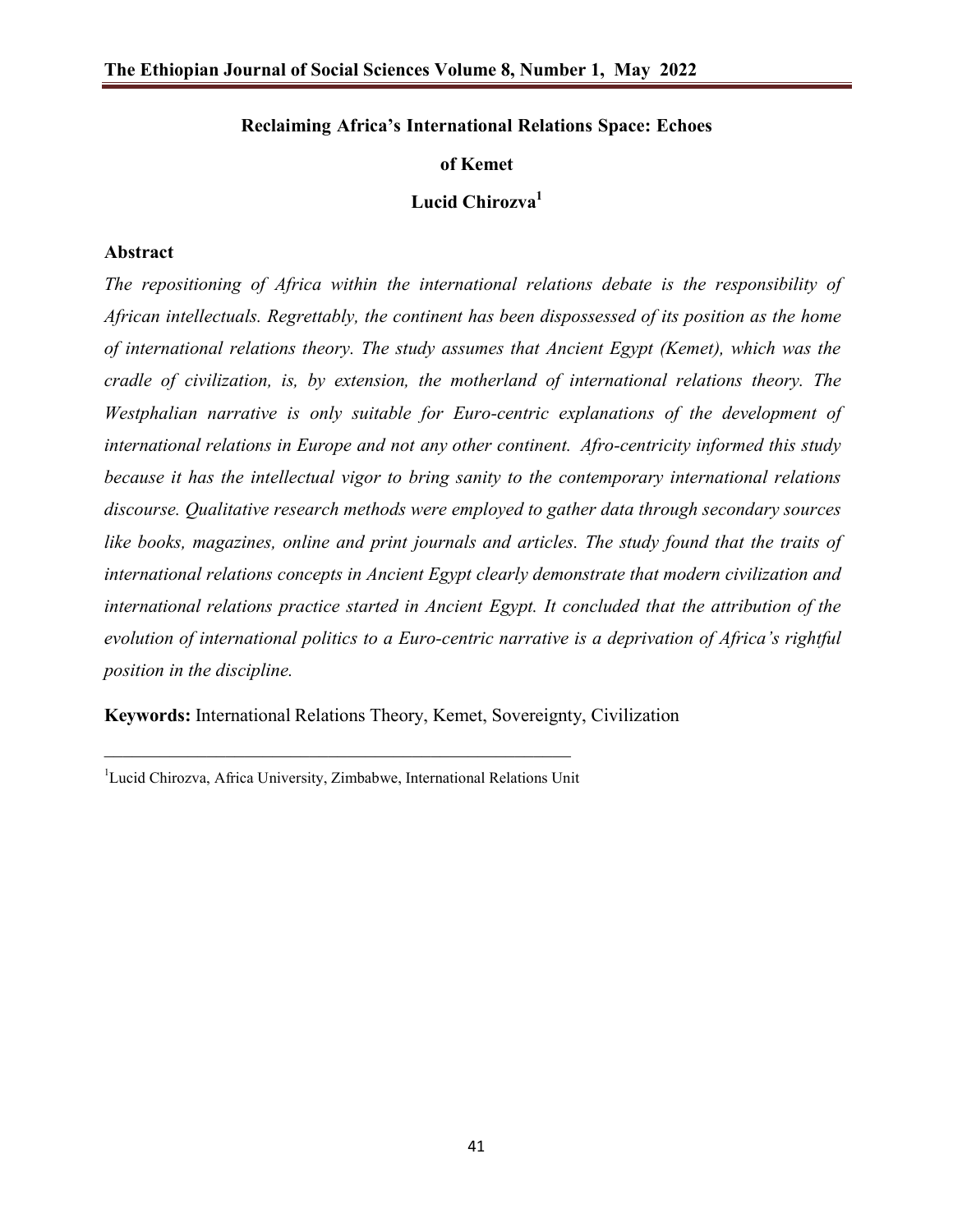# **The Argument**

International relations theorists have deliberately neglected Africa in the body of international relations literature. The continent is only considered when attempting to demonstrate that it provides fertile ground for testing, challenging, and updating some of the hoariest precepts of international relations theory narratives. Molefi Kate Asante's work on Afro-centricity (*Afrocenticity Ideas,* 1987 and *Kemet, Afrocentricity and Knowledge,* 1990) has necessitated the repositioning of Africa in the international relations discourse. Ama Mazama (2001) echoes this thinking by saying that Afro-centricity's appeal lies in the remedy that it suggests. In this study, Afro-centricity provides the remedy to Africa's deprivation of its position in the evolution of international relations theory. Closer to the conditions of early modern Europe than to contemporary state-centric models and sovereignty, the African continent offers a living laboratory of political evolution and adaptation to both internal and external pressures. Ancient Egypt is the original homeland of international relations theory. As Dhliwayo (2015) observes, "very often scientific thought is wrongly attributed to and perceived as a monopoly of Western thought." This observation supports this study's submission that crediting international relations theory to European political thought is a misconception. Any attempts to relegate Africa as a laboratory for testing Euro-centric international relations approaches are contemptuous and thus should be challenged tothe core. The location of international relations to Westphalia, which only came in 1648, has remained the greatest international relations Eurocentric myth. The time for debunking this myth has ripened more than ever before. The forthcoming sections provide details on the Afrocentricityparadigm as a tool of analysis and the systematic usurpation of the African legacy of international relations thought by Euro-centric scholars. Kemetic traits of diplomacy, trade and commerce as well as its quest for state preservation and the loopholes in the Euro-centric narrative on the development and evolution of international relations Theory will also be detailed.

# **Theoretical Dimensions of the Study**

This investigation was informed by the Afro-centricity archetype. Asante (2009) defines Afrocentricity as the inkling that African people should re-assert a sense of agency to achieve reasonableness. Mazama (2001) points out that Afro-centricity contends that the main problem for African scholars is their usually unconscious adoption of the western perspectives and their attendant conceptual frameworks in the international relations discourse. The reclamation of Africa's position in the international space can only be achieved by analyzing it from an Afro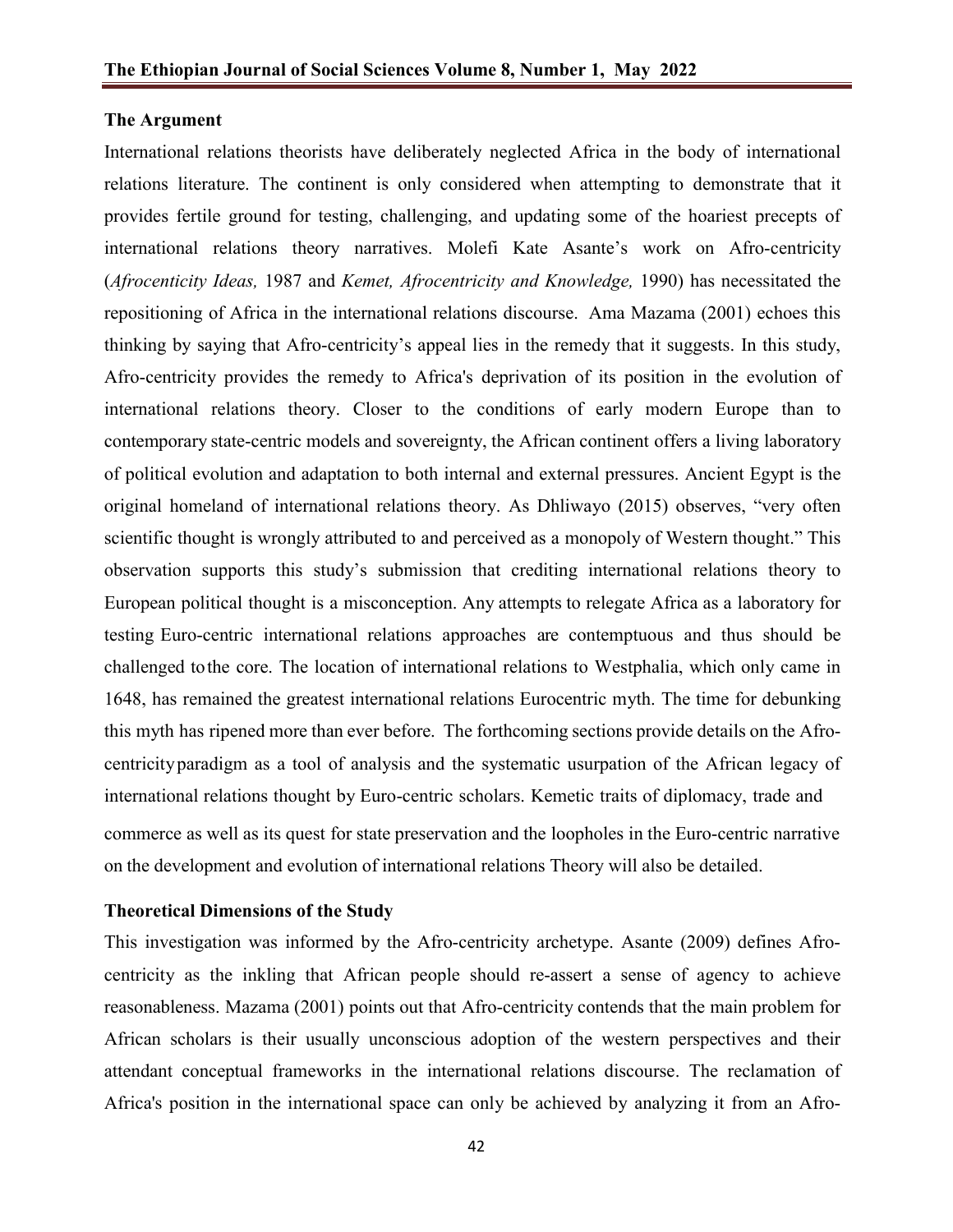centric perspective as opposed to a Euro-centric perspective. This radical philosophical shift is important to African orientation, centeredness, and agency in the field of international relations. Molefi Kate Asante (2009) notes that Afro-centric methods consider that no phenomena can be apprehended adequately without locating it first. Dieng (2010) contemplates Africa as a subject and not simply an object of the field of international law. This is why Afro-centric scholars should investigate the complex interrelationship of the science and art, design, execution, politics, and tradition of the first civilization in the world, called Kemet, to demonstrate the enormous contribution of Africa to the evolution and development of international relations theories.

The application of Afro-centricity is significant in giving Africa its rightful place in the evolution of international relations discourse. Molefi Kate Asante (2009) points out that analytic Afrocentricity is the application of the principles of the Afro-centric method to textual analysis. A closeranalysis of the literature available on civilization and Ancient Egypt points to Africa as the motherland of international relations theories. The Afro-centricity paradigm is the most appropriate tool of analysis for this study because Afro-centricity seeks to demonstrate clarity by exposing dislocations, disorientation, and de-centeredness that have long marginalized Africa as the underpinning foundation of the international relations theory. This will cement Africa's place at the core of international relations theories.

## **Kemet and The Historical Development of International Relations Theory**

In most academic literature it would seem as if the international relations theory has never had roots in Africa. Odutan (2015) noted that it has been demonstrated quite convincingly that much of what forms the basis of thinking in the international political order had its roots in Africa with the influences of African thinking and legal practices to be found in what has developed into sovereignty, jurisdiction, territorial control, war, truce, and capitalization amongst others.

Many names have been used about Egypt from time immemorial. However, Janus (2016) notes that "a popular ancient name for Egypt was Kemet, that means the land of the blacks or the Black Country". The rise of Kemet initiated the international relations theories. Dhliwayo, (2015) writes that "the ancient Egyptians, the creators of a civilization that spanned from 3200-332 BC, called their country Kemet, the name Egypt comes from Greek and means land of Black People". Asante (2007) notes that Kemet is the first instance of human beings organizing themselves into a nation comprised of many different ethnic and social communities. Egypt was the first nation created out of the values of African resources and the environment. It was a nation with varied backgrounds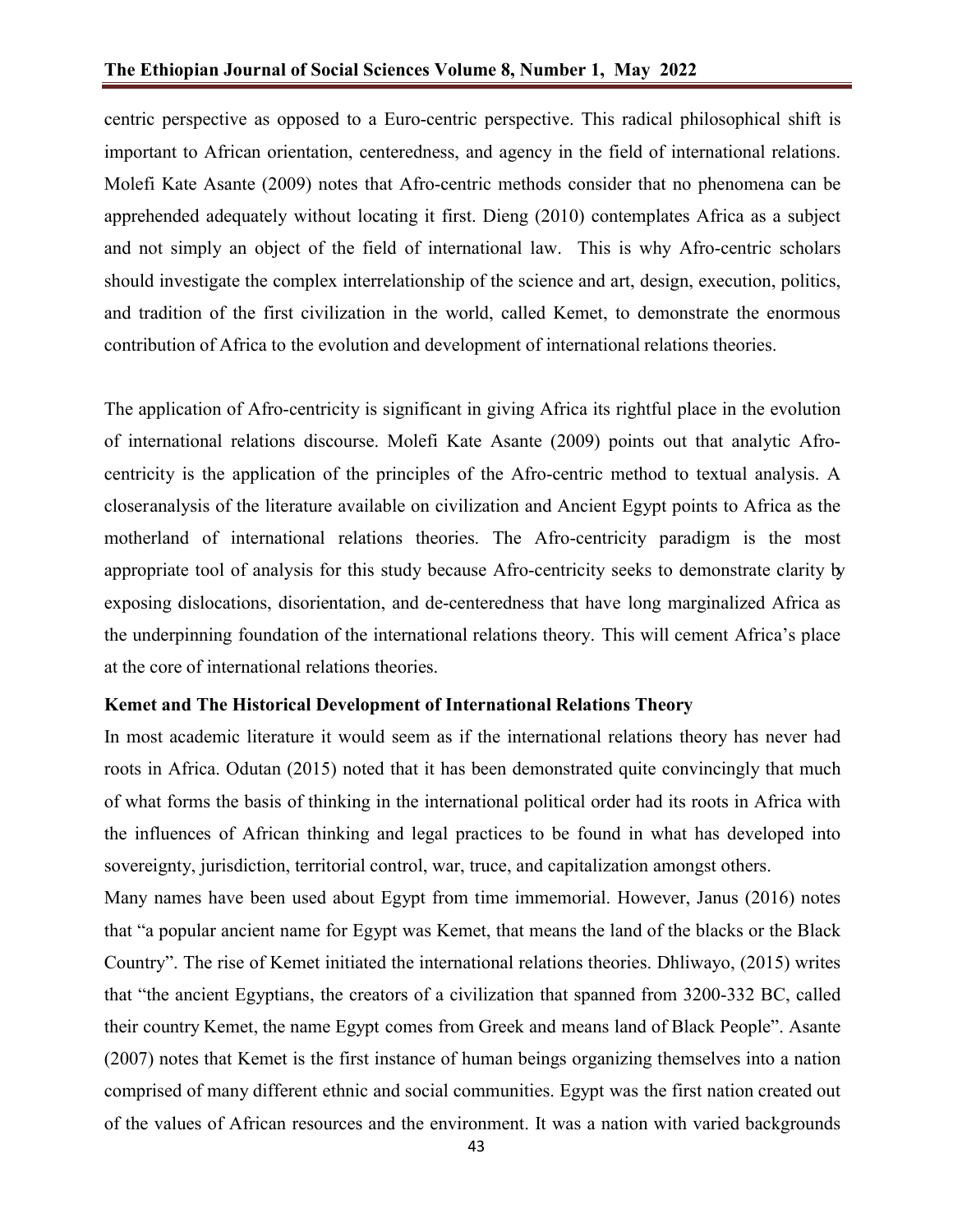and communities. Settlers of various farming lands, pastoral groups, towns, and villages were brought under the control of one central government. Customs, beliefs, names, and designations of deities became more than a family or clan achievement. These aspects of life were now national. A closer analysis shows that there is an organic link between Kemet and modern political, social, and economic systems. This busts the myth that Africa has not contributed to the development of international relations.

Ancient Egypt was a civilization of ancient Northern Africa. It was concentrated along the lower reaches of the Nile River in the places which are now modern-day Egypt. It should be noted that it is a historic civilization that rose independently. According to *Black History* (2017), Egyptian civilization followed prehistoric Egypt and coalesced around 3150BC. The history spanned the period from the early prehistoric settlements of the northern Nile River to the Roman conquest in the 30BC. The Pharaonic Period is dated from the 32<sup>nd</sup> century BC when Upper and Lower Egypt were unified until the country fell under Macedonia's rule in 332 BC. Several studies credit Ancient Egypt as the first civilization and its influence on the rest of the world is undeniable. Kemet civilization initiated the development of international relations theory and the political ideas the modern world is privileged to be practicing today. It practiced international relations and the concept of sovereignty and statehood did not originally come with the Treaty of Westphalia (1648) or the Treaty of Utrecht (1713) as Euro-centric writers contend.

National interests form the backbone of international relations. They are the goals and ambitions of the state whether they are economic, military, cultural or otherwise. Morgenthau (1951) explains:

permanent interests are relatively constant over a long period; variable or temporary interests are what a nation chooses to regard as its national interest at any particular time ... general interests are those interests that a country applies positively to a larger geographic area, to a large number of nations or in several specific fields ... specific interests are closelydefined in time and space and are a logical outgrowth of general interests.

Every internal and/ or external policy that the Egyptians took was in the interests of the kingdom. National interest is the state's action concerning other states where it seeks to gain the advantage of benefits to itself. The success of Ancient Egypt civilization came, partly, from its ability to adapt to the conditions of the Nile River valley for agriculture wherein their food security was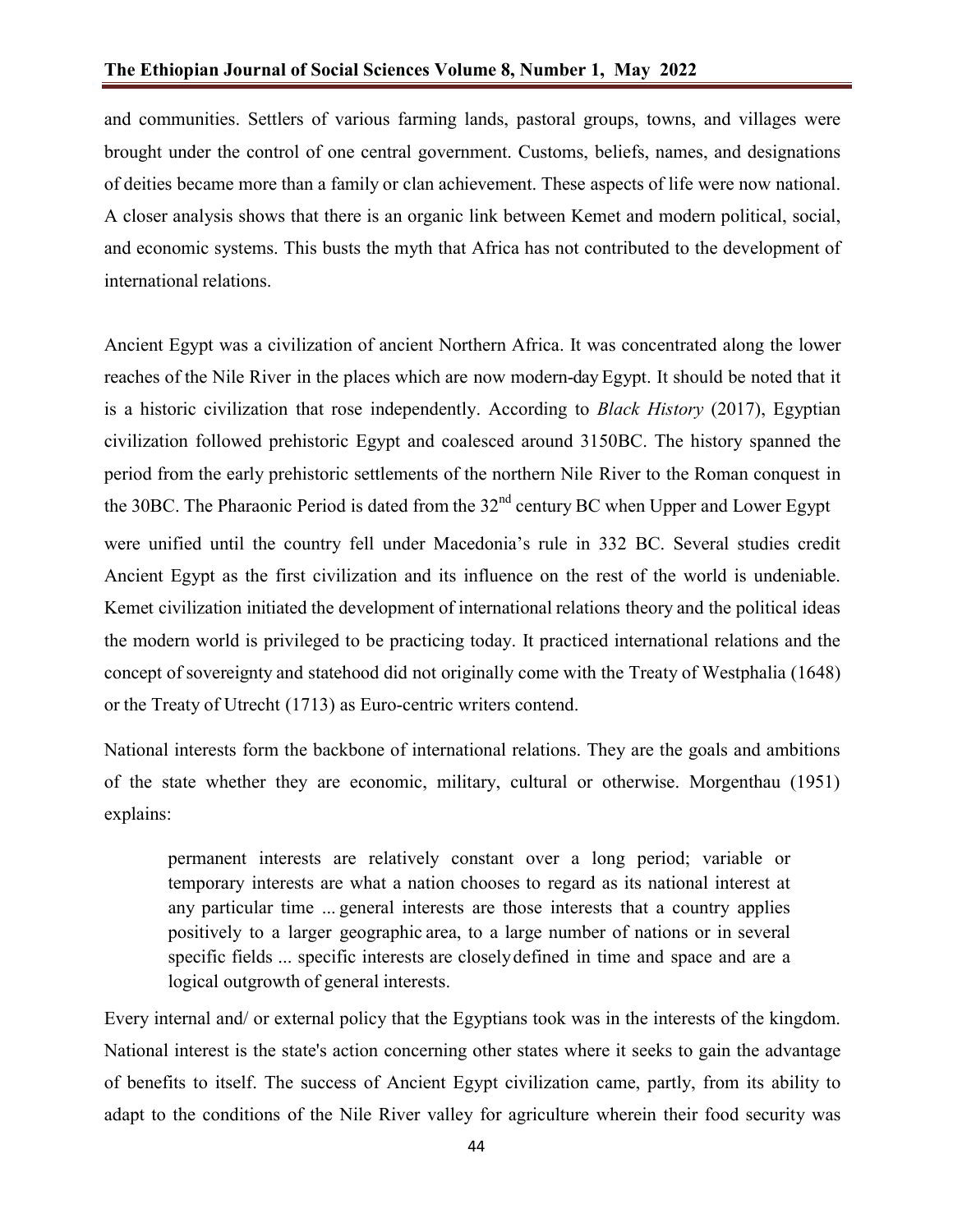guaranteed. Their adaptation to the environment was in the interest of the Kingdom. They predicted flooding and controlled irrigation for social and cultural development. Other developments included mineral exploration, writing system, collective construction, trade, and military changes which were intended to assert Kemet's dominance and survival in the anarchical ancient times.

Kemet left a lasting legacy as the land which initiated international relations theory. Diop (1974) pointed out that Africa is the birthplace of mankind and inevitably the forum for the first meaningful intercultural exchanges between nations. Dieng (2010) contends that Africa is the first world's oldest continent and her nations, institutions, and peoples are humanity's first. Odutan (2015) claims that ancient African civilizations are responsible for founding the original logic, structure, and method of statecraft for which modern human civilization is structured. A bureaucracyof elite scribes, religious leaders, and administrators under the control of the Pharaoh motivated and organized all these social, political, and economic activities which Kemet pursued in the name of national interests for security purposes. This ensured the cooperation and unity of the ancient Egyptian people in the context of an elaborate system of religious beliefs. A greater appreciation of Egyptian achievements and legacy can prompt one to assume that the civilization and international relations scent spread to the rest of the global village at the same time in antiquity.

Scholars like Socrates, Plato, Aristotle, and Pythagoras either got their work and knowledge or was directly influenced by the political, social, and economic developments in Ancient Egypt.

The Greek scholars were the first group to introduce what was learned from North Africa to modern Europe and claimed responsibility for it. Pythagoras claimed the Pythagoras theorem for Mathematics. The theorem is named after him despite the concept having originated from Africa. It is the Kemetic civilization that influenced the international relations theory which is wrongly credited to Europe. All theorists and philosophers write their theories based on their social, political, and economic life experiences. The above assumption, therefore, supports the assertion that if Europe and Asia are beneficiaries of Kemet's civilization that the philosophers who were born and bred there, were directly or indirectly influenced by Kemet. Critically the global political, economic, and social setup with its social thought and ideas, have a Kemet umbilical code.

The authority of Kemet was extremely centralized and the Pera-aa was the prime connection between the people and the deities. He was able to rule this sizable population because as the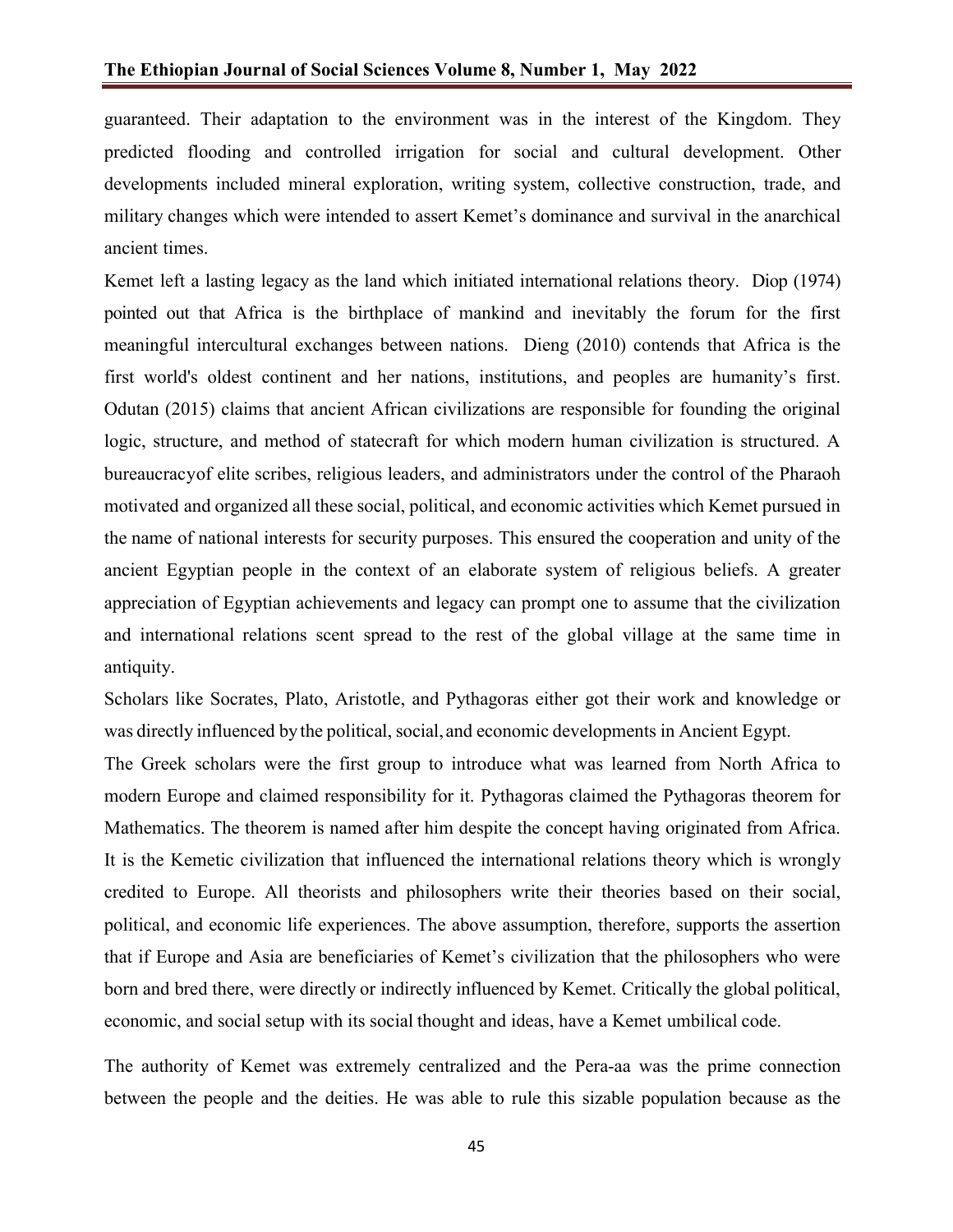divine king he was given veneration and respect and he had a massive official bureaucracy that aided him in maintaining control of the terrestrial. Asante (2014) stated that Kemet stretched about 620 miles from Aswan (Syen) to the Mediterranean Sea. To effectually reign such a large state, the king had to use other people to run the country. These were customarily well-educated civil servants, chiefly scribes and tax collectors. The responsibilities of these officers remained undeviating even when the country changed kings. Essentially, kings and dynasties came and went but the general configuration of the country changed little in thousand years. The modern states are also using these systems of governance through governors, members of parliament, district, and provincial offices amongst others.

The political philosophy of Kemet was made stable by a strong fixation of the populaces with religious and moral thoughts. Asante (2014) echoed that ancient Egyptians' conceptions about the universe were aimed at promoting the longevity of the nation probably through a commitment to the ideologies that were formed by the priesthood of Heliopolis, Hermopolis, and Mennefer. Asante (2014) pointed out that in Kemet people usually honored gods in triads such that in Weset the triads consisted of Amen, Mut, and Khonsu and at Men-nefer, it was Prah, Sekhment, and Nefertem. The longevity of the nation is an indication of how well-organized Kemet was in playing the politics of ancient times. There was always a single supremedeity worshipped as the almighty God by the people of Kemet. This single deity was a father figure. Asante (2007) notes that "at Weset the father figure was Amen and at Men-nefer he was Ptah". This unified the kingdom. The ideas that Greek philosophers imported from Egypt influenced European international relations scholars to formulate theories and concepts which they claimed to be their own yet they were the stolen legacy of Ancient Egypt.

In international relations security is of pertinent concern. Morgenthau (1951), illustrates that from a realist point of view, the success of a statesman is determined by his ability to make decisions that would preserve and improve the state's power and not misuse it in a way thatwould weaken the state. The manipulation of the environment was an ancient environmental diplomacy practice. The Ancient Egyptians handled the environment in a way that their state and human security concerns were addressed. This in turn promoted a strong state, food security, and economic security amongst other issues of security concern. This was very significant for the survival of the ancient Kemet kingdom in a very anarchical system in ancient times. The realist school of thought in international relations theory emphasizes the pursuit of national interests for the survival of the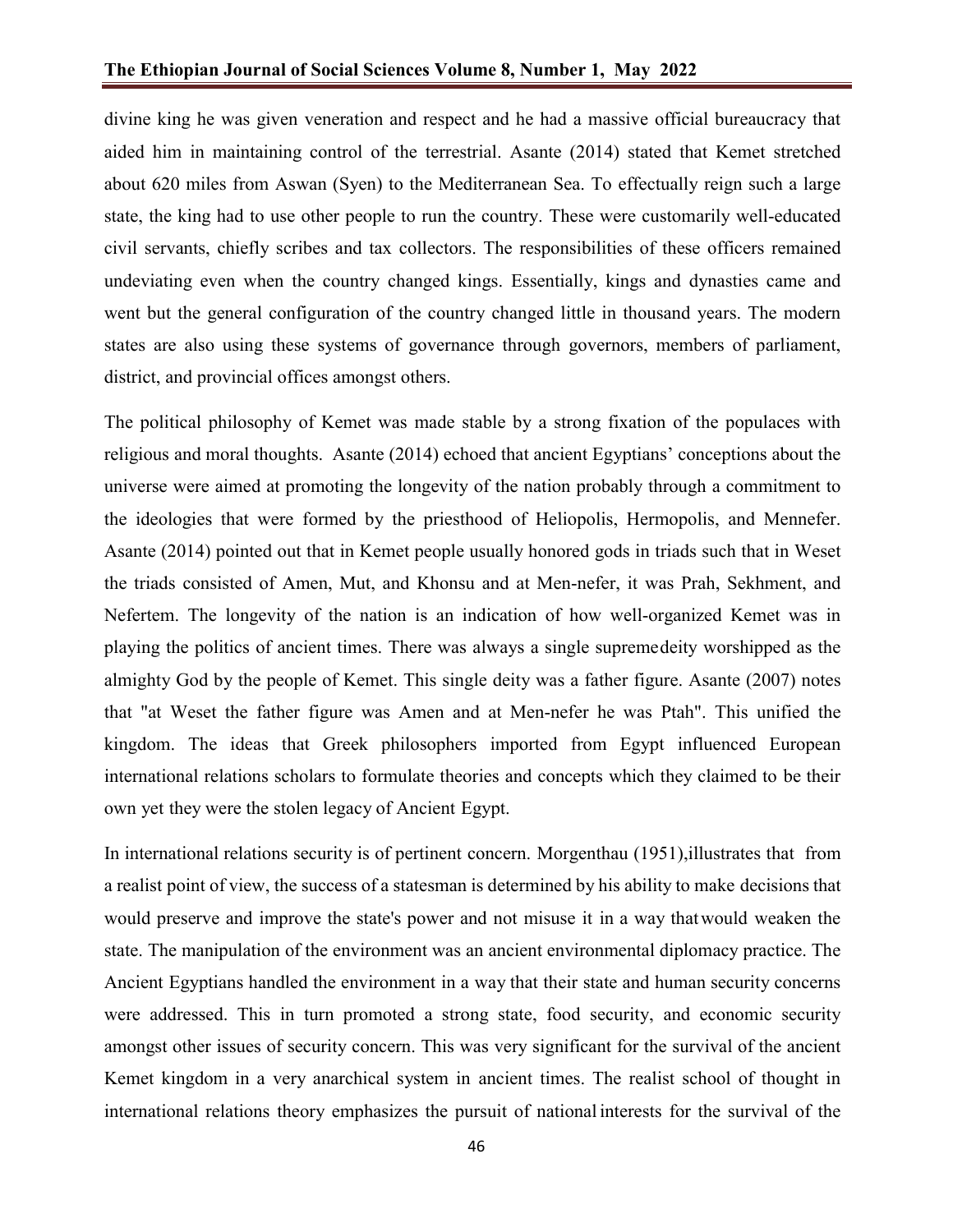state in an anarchical system. The Egyptians did this using their indigenous knowledge systems very effectively. Kemet is indeed the doyen of international relations. Egyptians, in particular, and Africans in general, are arguably the fathers and mothers ofinternational relations.

Alliances in Ancient Egypt were used as the empire tried to survive during ancient times. Chigora (2006) notes that "cooperation only exists when there are no clashing interests, absence of that may lead to enmity". The survival of the state was the main goal of the kingdom. The kingdom pursued its interests by cooperating with other neighbors during wars. Mokhtar (1990) notes:

the Sactic kingdom of Egypt was freed from Assyrian domination by an Egyptian named Psamnetik, in 658 he managed, with the help of Gypes of Libya and Greek mercenaries to throw off all vestiges of Assyrian overlordship and start a new dynasty, the twenty-sixty dynasty.

The kings of the dynasty tried valiantly to restore Egypt's position by prompting commercial expansion. Upper Egypt became a rich agricultural region growing produce that Lower Egypt sold. This indicates that Ancient Egypt practiced international relations.

Matrimonial alliances were also used as a strategic tool in international relations during ancient times. Mokhtar (1990) pointed out that in the interests of the empire, Snefru of the Fourth Dynasty legitimized his reign by strategically marrying Hetep-Heres, the eldest daughter of Huny of the third dynasty. This was anintelligent move that carried the royal blood over to the new dynasty. Any action that can be regarded as important for the survival of the state as it carries with it a built-in justification.

Oduntan (2015) illustrated that, despite the abundance of evidence, intellectual accounts of the contribution of Africa to the empire of human laws and international relations have been austere. This continuing situation was, however, carefully cultivated through concerted efforts at maintaining an otherness by aspects of Western scholarship and political leadership as part of the justification for the project of colonialism. It is important to note that the concept of the exclusivity of international law to European thinking is an engineered falsehood, conveniently deployed as part of the general imperial project of Western Europe in the past few centuries. The incontrovertible evidence that the predominant position from as far back as the  $17<sup>th</sup>$  century until the nineteenth century even amongst European writers was that international law had been universal, based on natural law, and applicable to all nations. The writings of Grotius (the so-called father of international law) clearly express the organic nature of international law as rising from shared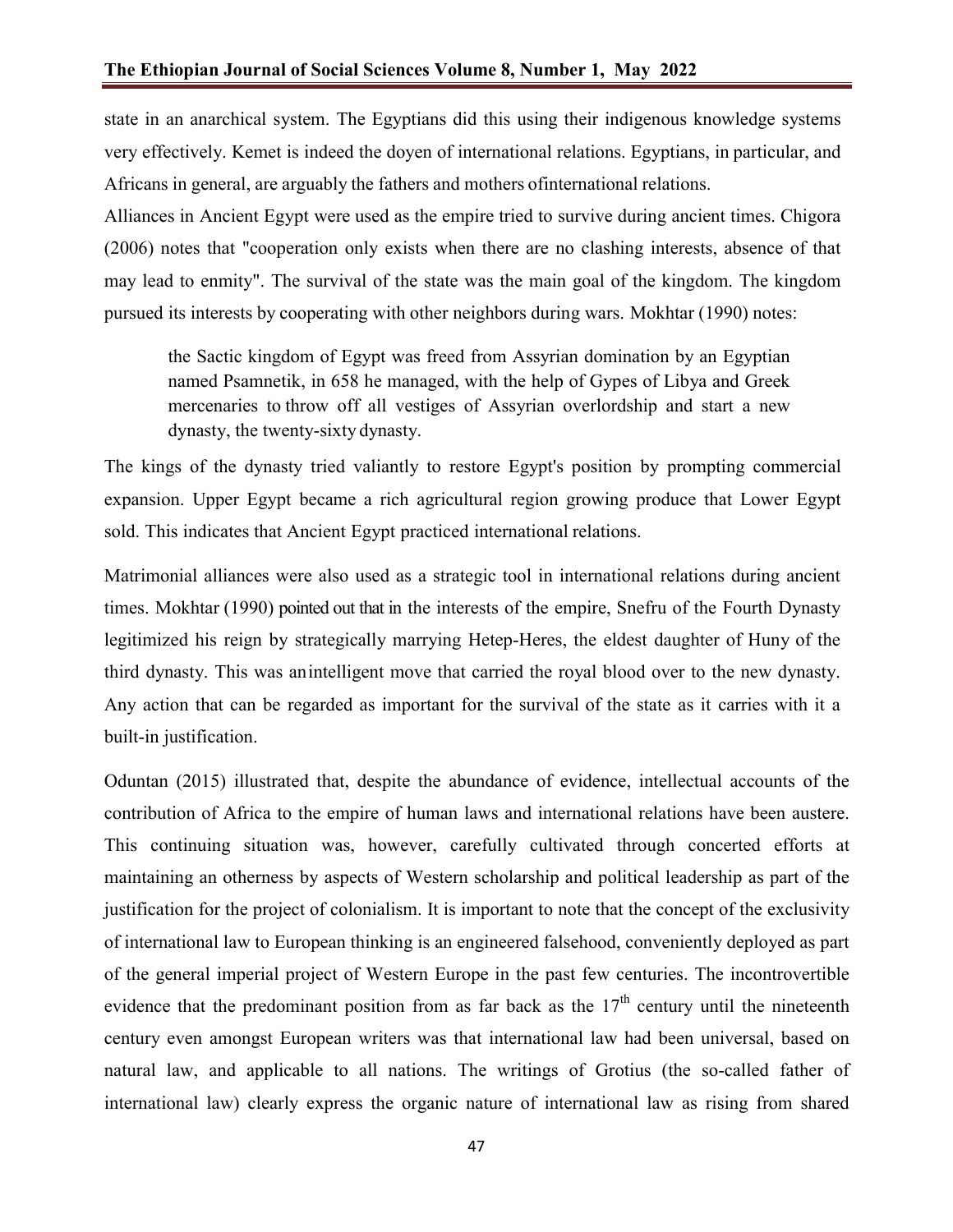universal values and traditions, emanating from various human civilizations. Orakhelashvili (2006) claimed that Grotius himself treated international law as universal and secular. This piece of literature exposes that the foundations of international law are not universal but rather should be traced from the first civilization.

African conceptions of justice have been sophisticated for several epochs. Limited lawyers nowadays are conscious of the African roots of human legal ordering and the groundworks of internation diplomacy. Oduntan (2015) highlighted that fewer lawyers still are aware that the now celebrated statue of justice (portrayed by the figure of a Greek goddess blindfolded and holding in one hand the balancing scale and on the other hand a sword), was for many eras heralded by Egyptian goddess who also balances in one hand scales of justice and in the other hand a feather with which it weighs against the soul of all mortals when they face divine judgment. The resemblances and conceptualization of ideals are so noticeable. Mancini (2004) argues that this goddess' forerunners seem to have been Ma'at in Egyptian culture. Curtis and Resnik (1987) demonstrated that Herodotus indeed decorously observed that the Greeks got the names of their gods from the Egyptians. These historical facts should not be ignored because they help in correcting the historical injustice of not appertaining the contribution of Africa to the development of international relations and international law.

Odutan (2015) demonstrated that the primogeniture of law generally, and international law by extension in primitive terms is naturally African. This assertion will certainly be controversial in some quarters but Diop (1974) stated the essential factor is to retrace the history of the entire nation of mankind. According to Levitt (2010), the monogenetic thesis of humanity even at the stage of the homo sapiens and scientific conclusions about filiation deriving from DNA science makes compelling the argument that all other races in the world descended from black Africa. In every society, from ancient times to the age of computers, the law has always played a central role. For progress to be made, in leaps and bounds, it has always been based upon a group of people and societies who coalesce to pursue commonly accepted goals. Shaw (1997) defines international law as "that element which binds members of the community together in their affixation to accepted standards and values". In international relations, international law is very important because it provides the legal basis of international relations. Nations and societies will try to conduct their relations following the rules of international relations. It is through international law that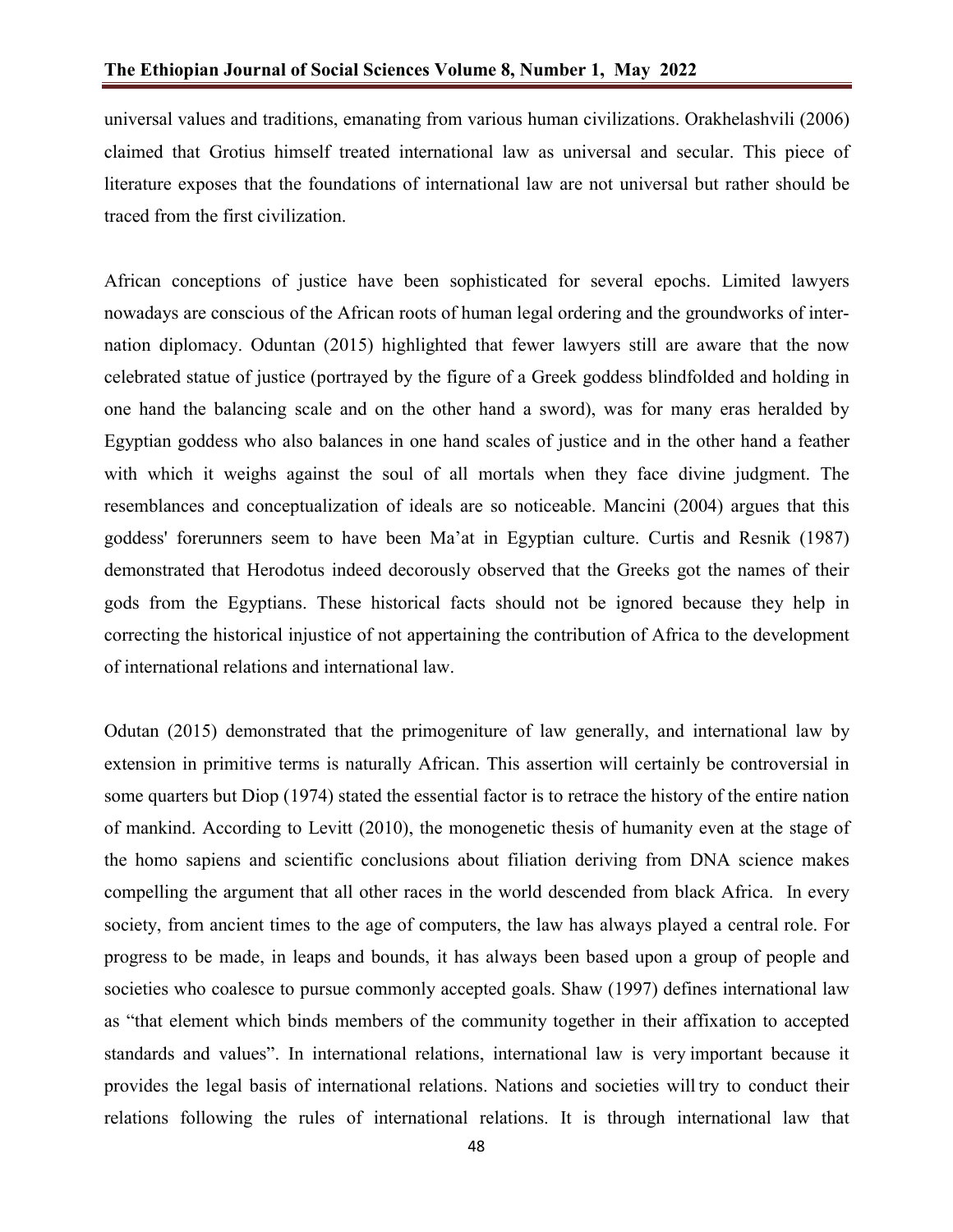diplomacy gets operationalized and ordered. One of the sources of international law is treaties. Treaties were signed in antiquity which is a clear sign that international law existed in Kemet. Imperialist intellectuals systematically tried to create the impression that the evolution of treaty law and international law started in Europe. This is a biased narrative. Wood (2012) suggests that Alberico Gentili, Francisco de Vitoria, and Hugo Grotius are regarded as the fathers of international law. He credits the current order of international law to the peace of Westphalia (1648), which denies Africa its rightful place in the evolution of international law. Mokhtar (1990) notes that Tefnalkht made a treaty with Hosea of Samaria against the Assyrians. Treaties, a source of international law, existed before the so-called Western narratives which try to steal the African glory of civilization. Treaties in Kemet were used as a diplomatic tool and political instrument to mend international relations. This was in pursuit of power as a goal, power as the attainment of security, and power as a measure of influence. Undoubtedly, it should also be noted that diplomacy started in ancient Egypt.

Customary law is another source of international law. Constant customs and traditions of Kemet are the major factors that contributed to the survival of the kingdom in antiquity. It is this practice that was the rationale behind the longevity of Kemet in ancient times. Customary law is derivedfrom the constituent practice of the state. The Egyptians' state beliefs were constant if one critically analyses the religious practices, social, political, and economic setup of the kingdom. Visibly, international law existed in Africa from time immemorial. Subsequently, international law is a branch of international relations theory.

Trade is the oldest and most important economic nexus amongst nations, indeed trade along with war has been central to the evolution of international relations. Trade was a diplomatic method used in Kemet as the kingdom sought to pursue its interests. This was a way to fortify the kingdom. Trade reflects why Egypt was militarily, economically, and socially capable as a kingdom. The Egyptians jealously safeguarded their territory and sovereignty at the same time expanding their trade relations with neighboring countries. Mokhtar (1990) points out that punitive measures were carried out against those who tried to jeopardize trade relations. They were carried out against the Libyans of the western desert, the Bedouins of the Sinai, and the Semite people of the south. Evidence of foreign trade relations was noticeably reported by Mokhtar (1990). He highlights that Great Sea going ships visited the coast of Palestine during the reign of Sehure and the Somali coast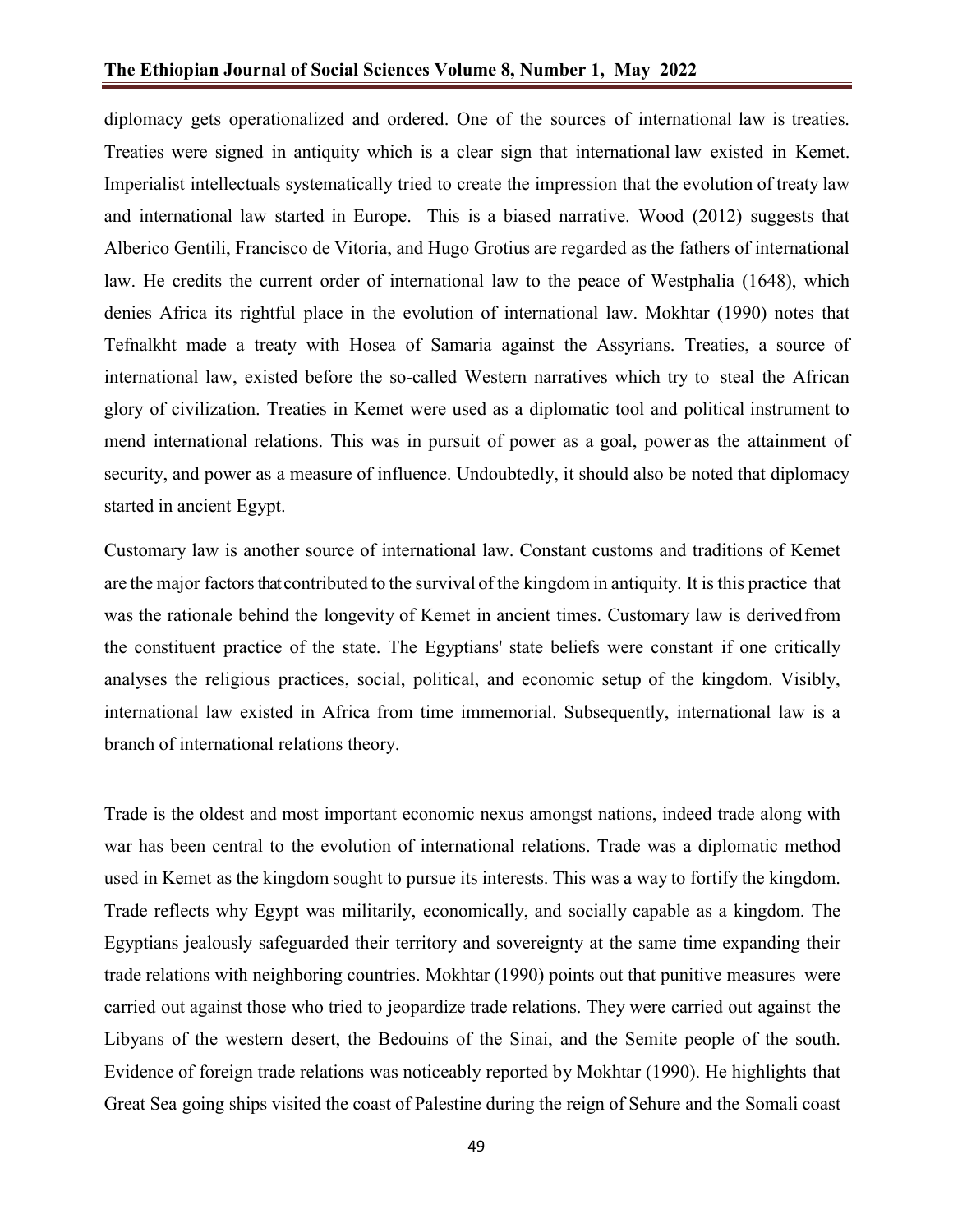to procure highly valued cargoes of myrrh, ebony, animals, and many other goods. They also traded with Syria in cedar goods. The port of Byblos, on the coast, saw more and more Egyptian timber fleet.

Egypt used a protectionist kind of economic strategy. They engaged with foreign neighbors to obtain rare goods not found in Egypt. They traded with the Nubians to obtain gold and incense and with Palestine. Porat and Den (1992) presume that Palestine-style oil jugs were discovered in the burials of the first dynasty Pharaohs. There is an Egyptian colony stationed in southern Canaan which dates back slightly before the first dynasty. Ancient Egyptians traded with Anatolia in copper, Afghanistan for Lapis Lazuli (the bluestone) as well as Greece and Crete, which provided olive oil. Kemet exported its luxury goods and raw materials such as grains, gold, linen, papyrus, glass, and stone objects. This demonstrates that there was interaction among these kingdoms. Critical scrutiny confirms that international relations started in Kemet in the same vein as civilization.

There were two dimensions of power in Kemet, which are hard and soft power. Kemet needed these two faces of power to support its foreign policy effectively. Nye (2011) differentiates between two types of power. Hard power is 'the ability to get others to act in ways that are contrary to their initial preferences and strategies'. This is the ability to coerce, through threats and inducements ("sticks" and "carrots"). On the contrary, Nye (2004) defines soft power as the ability to get 'others to want the outcomes that you want, and more particularly 'the ability to achieve goals through attraction rather than coercion. The above-mentioned faces of power are crucial in international relations. They are tools for survival in a very brutal and uncertain international system where only self-help and national interests defined in terms of power are key in that system.

The use of force is the ultimate tool of international relations. Strassler (1996) writes that Thucydides notes in a speech attributed to the Athenians in the Melian dialogue that, right as the world goes, is only in question between equals in power, while the strong do what they can and the weak suffer what they must.

War was used for conquest, amassing resources, and strengthening the economic as well as military capabilities of the kingdom. Amenhotep I consolidated and expanded the conquest of Nubia as the third cataract. Palestine and Syria remained quiet during his reign of nine years. The quietness of Syria can be credited to good and sound international politics played by Kemet.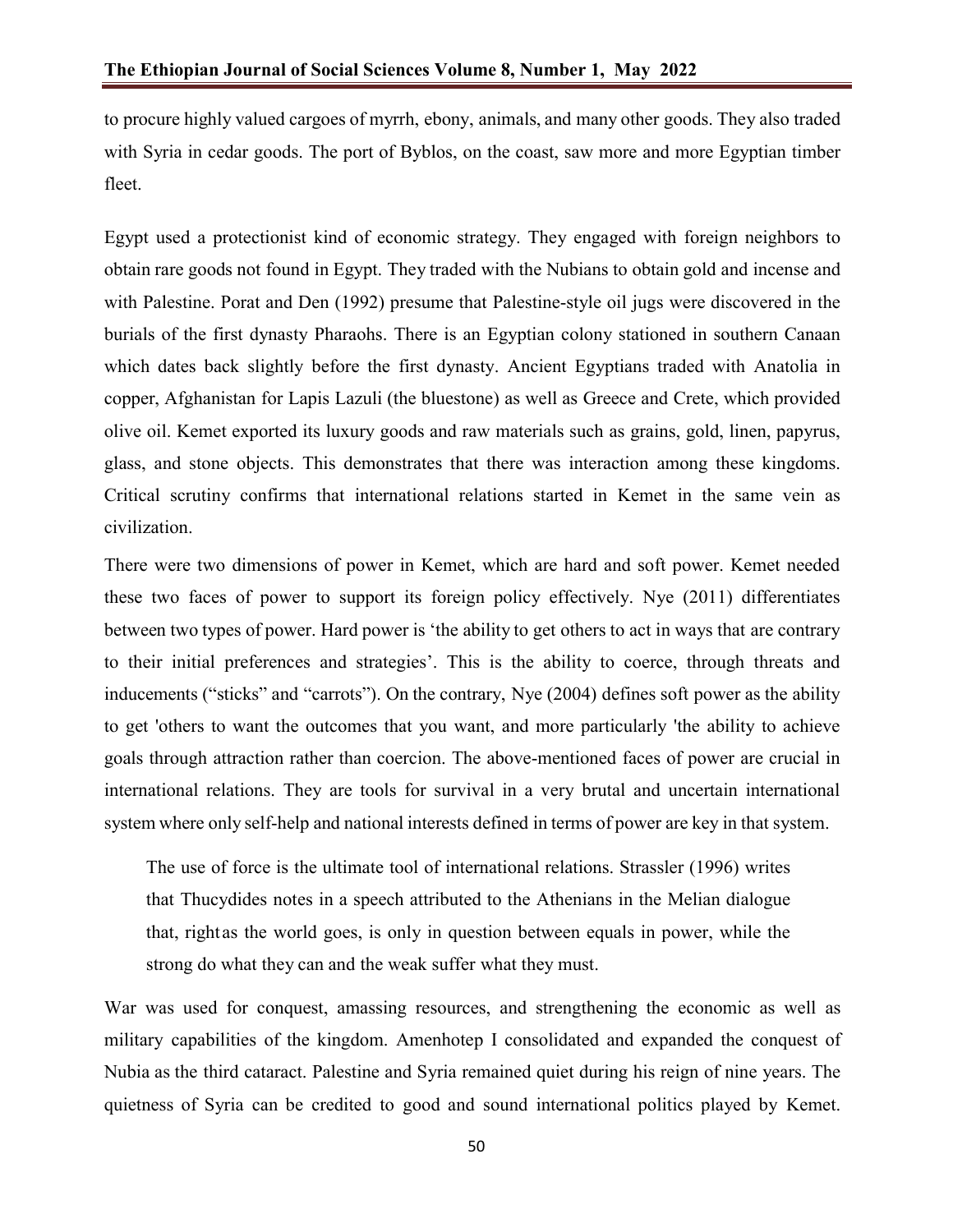Wars were used as a diplomatic, coercive, expansive, deterrent, counter, and active strategies. Lloyd (2012) noted that Hobbes believes that the condition of man is a condition of war of everyone against everyone. The main goal in Kemet was national interests as the main signpost for survival in the international system of ancient times, thus concepts of national interest and survival were pillars of Kemet's international politics. This positions Kemet and Africa as the initiators of international relations theory.

The Ancient Egyptians also used their medical superiority as soft power in their foreign policy. Dhliwayo (2015) points out:

the Egyptian influence on the Greek world in both medicine and pharmacology is easily recognizable in their remedies and prescriptions. Egyptian medical technology enjoyed great prestige in antiquity as we know from Herodotus. Doctors used materia medica of 1000 animal, plant, and mineral products.

Egypt used soft power to coerce others. It also used it to make sure that others admired it. This explains why Europeans came to Kemet to study its economic, social, and political systems. One of the greatest historians to visit Africa and study African history is Herodotus. Visibly, he visited and managed to get translators to help him during his research sojourn in Africa. The above is openly an indication that there was a cultural exchange during ancient times. Cultural exchange is a diplomatic practice. Diplomacy is an international relations discipline, hence the study's contention that Africa is the cradle of international relations.

Kemet's superiority in architecture, writing, culture, medicine, mathematics, and agriculture were soft power strategies it used to seek dominance, security, and power in the ancient international system. Its soft power diplomacy promoted the spread of civilization and international relations to the rest of the world. These scientific contributions made other kingdoms admire Kemet, thus cementing its legacy as the powerful kingdom of ancient times.

As contended earlier, the evolution of diplomacy should be credited to Ancient Egypt. The Amarna letters or Amarna correspondences testify that Egypt, in particular, and Africa, in general, practiced international relations. The letters are very pertinent evidence of missing history which clearly illustrates this study's main thesis. Africa has a rich pre-colonial history and is not the "dark continent", portrayed in Euro-centric scholarship, but a shining beacon of some of the greatest world civilizations. Mokhtar (1990) pointed out that the Amarna letters were found in Upper Egypt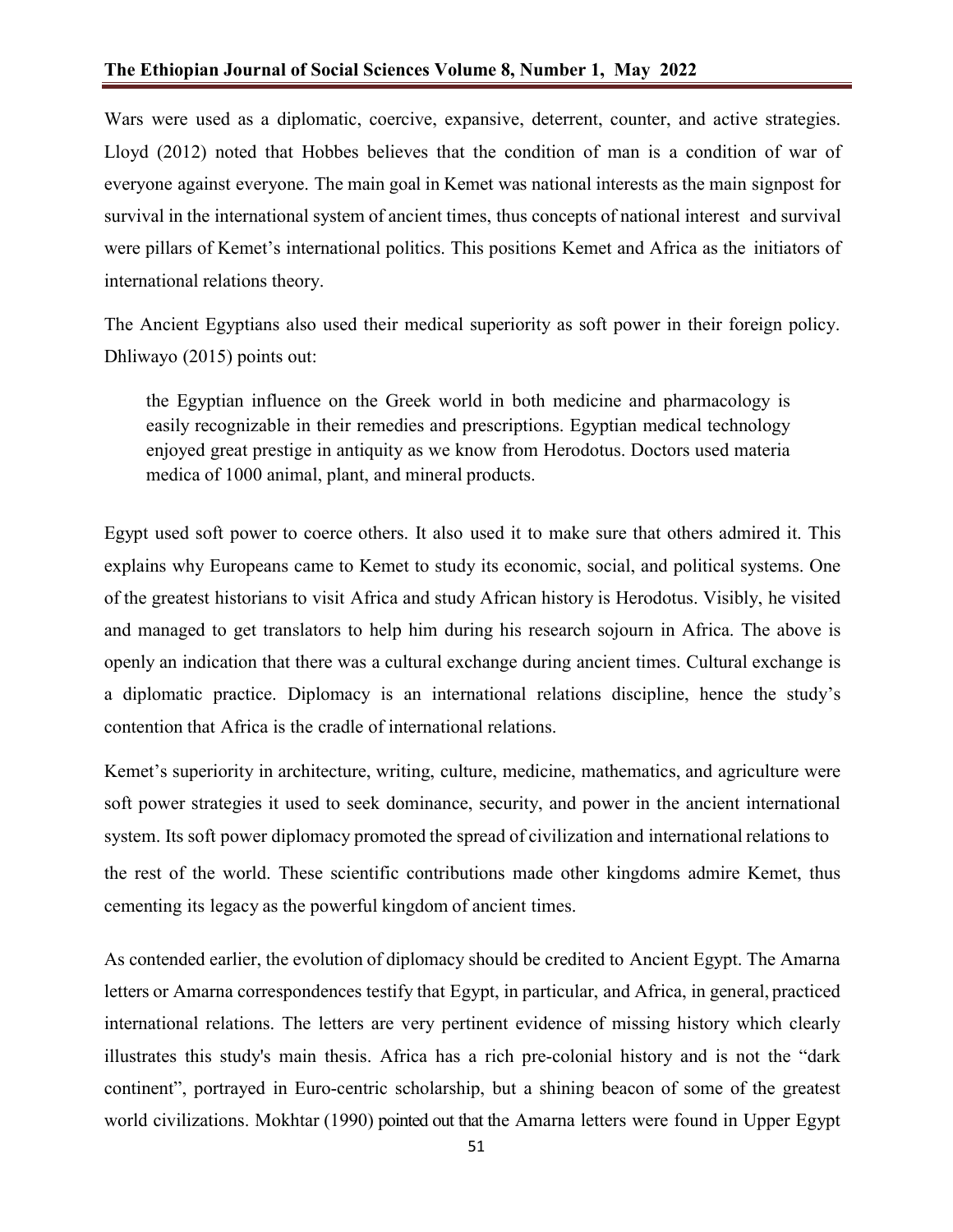at al-Amarna the modern name for the ancient Egyptian capital of Akhetaten founded by Akhenaten (1350-1330s BC) during the Eighteenth Dynasty of Egypt. Mokhtar (1990) noted that Kemet had diplomatic representatives across the world. The Amarna clay tablets primarily consisted of diplomatic correspondence and its representativesin Canaan and Amurru amongst other nations. It should be pointed out that in modern times diplomatic representatives are the vital cog of foreign relations across the international systems. Every country has embassies and consular offices in foreign countries to promote and strengthen foreign relations. Every aspect of foreign relations carries a fraction of a country's national interests. In this regard, diplomacy is Kemet's legacy. International relations theory is an African philosophy. Braithwaite and Drahos (2001) demonstrated that Egypt, by nearly all universally recognized studies and across many disciplines, is the home of ideas, concepts, and practices in arts, science, literature, law, politics, and government that gave birth to Pythagorean mathematics, the theory of the four elements of Thales of Miletus, Epicurean materialism, platonic idealism, Judaism, Islam and modern science, letters of credit, for existence amongst the black civilization along the Nile including ancient Egypt. Odutan (2005) illustrated that the concept spread through the ancient Greek to Roman civilizations, and Islamic civilizations and ended up in the modern manifestations we have in the world today.

The diplomatic letters shed more light on Kemet's foreign relations with Babylonia, Assyria, Syria, Canaan, Alashiya (modern-day Cyprus), Matanni, Hiburu (Hebrew), and Hittites. As recommended by Nye (1998) "national interest must be superseded by international interests or world order approaches, which go beyond the inherent selfishness of national interest". The above illustrates that there was an ancient interdependence during the period under review. Collective security and interdependence are exhibited in ancient times as shown by the Amarna letters. There was collective security and interdependence in the form of military alliances in ancient times. Other rulers involved in the letters include Tushratta of Mitanni and Rib-Hadda of Byblos whose over fifty-eight letters continuously plead for military help. The majority of the letters were requests for military help against the Hittite invaders from the north and the south against the Habiru. Chigora (2008) argues that "in international relations, there is only cooperation when there are no conflicting interests". This indicates that Egypt got into these alliances for its national interests. This study assumed that public diplomacy is diplomacy aimed at communicating directly with the citizens of a nation or subjects of a kingdom. Public opinion was respected in Kemet. This is a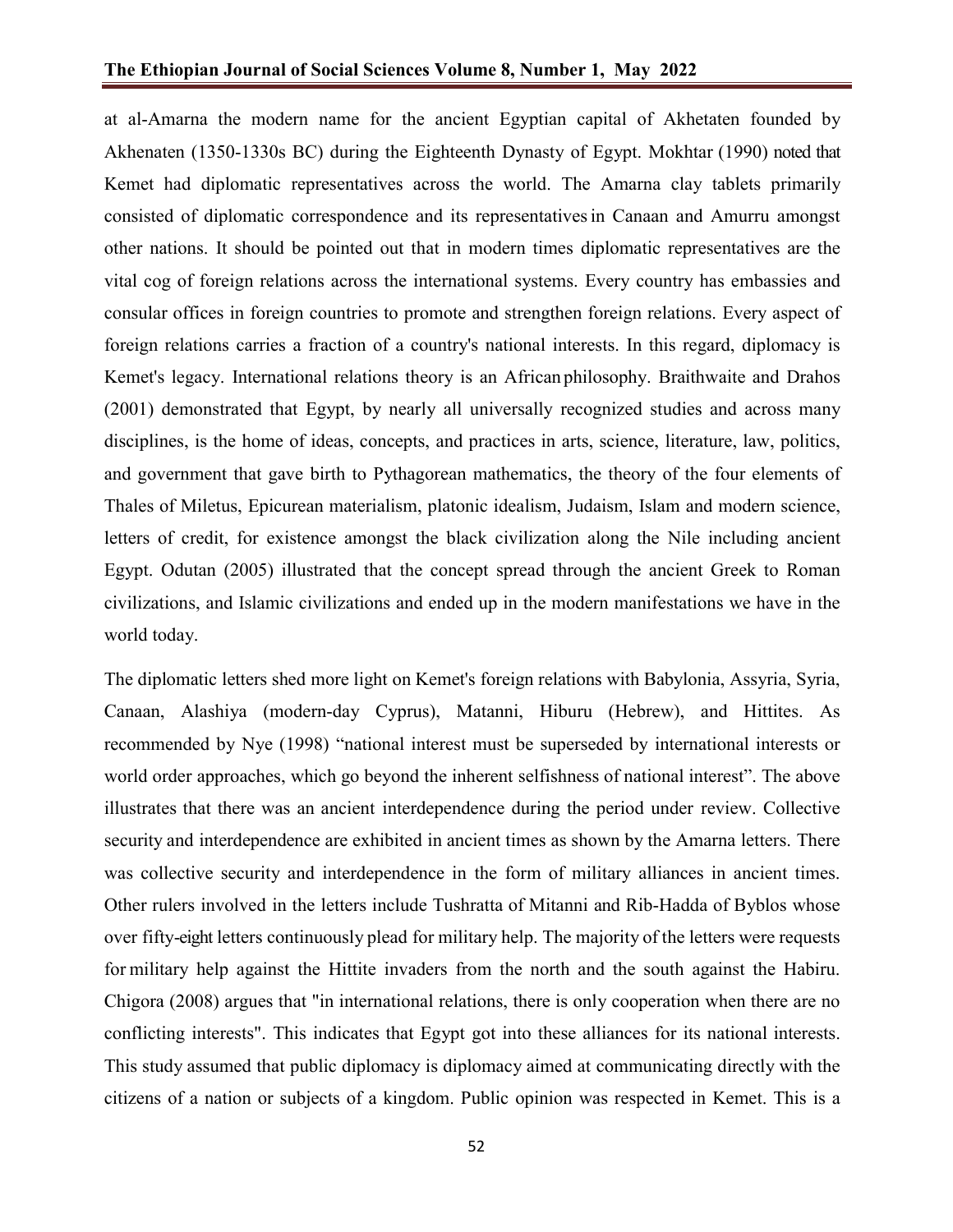domestic and foreign policy formulation stratagem that is now widely used across the globe in modern times. The above cement Kemet as the land where diplomacy evolved from. Diplomacy is one of the legacies Kemet left for the rest of the world to practice in international politics. Mokhtar (1990) notes that during the sixty dynasties there was some indication that Pepi I may have taken his son Merenre as his co-regent. He did not reign alone for more than five years. When Merenre, Pepi II a child of six, rose to power and ruled for ninety-four years he ruled the kingdom with the help of his mother and brother. The Pharaoh was the high priest but as a gesture of respect to his subjects, he reigned with the assistance of his deputies as he carried out his divine word. Mokhtar (1990) points out that cabinet ministers, officials in the province, priests in the temple, and generals in the army formed the backbone of the public opinion concept in the politics of the ancient Egyptian kingdom.

As a survival strategy and accumulation of power for the strengthening of the kingdom, the unification of the kingdom was done to reinforce the capabilities of the empire and accumulate power. Power is a very pertinent concept in international relations theory. The unification happened under the rule of Namer, who was called Menes in 3400BC. As Asante (2017) postulates, "a king of the south concerned the other kings of the Nile valley, thus combining the crowns of Kemet as the supreme, reigning symbol of god on earth called Perr-aa". Perr-aa became the unifying factor of the kingdom. It should be pointed out that by bringing the kingdom together under one paramount king, Kemet created a multi-dimensional nation-state, while most societies were still insisting on a single ethnic identity. The modern-day idealist theory emphasizes unity and peace which was the hallmark of Ancient Egypt.

The kingdom also used coercive means as they tried to force other kingdoms to act in the interest of Kemet. Mokhtar (1990) contends that the Fourth Dynasty of Ancient Egypt witnessed successful campaigns against the Nubians to the south, Libyan tribesmen to the west, and the maintenance of trade in timber with the Syrian coast. It was done in the interest of the kingdom. Coercive diplomacy in Kemet influenced other kingdoms to also implement their foreign policies that way. In modern international relations, power coerces other nations as they pursue their national interests in this uncertain and very anarchical global order.

International relations rely on the concept of sovereignty. Bodin (1576) describes sovereignty as "being a state, that sovereign powers have absolute power over to their territories and that such power is limited by the sovereign's obligations towards other sovereigns and individuals". Such a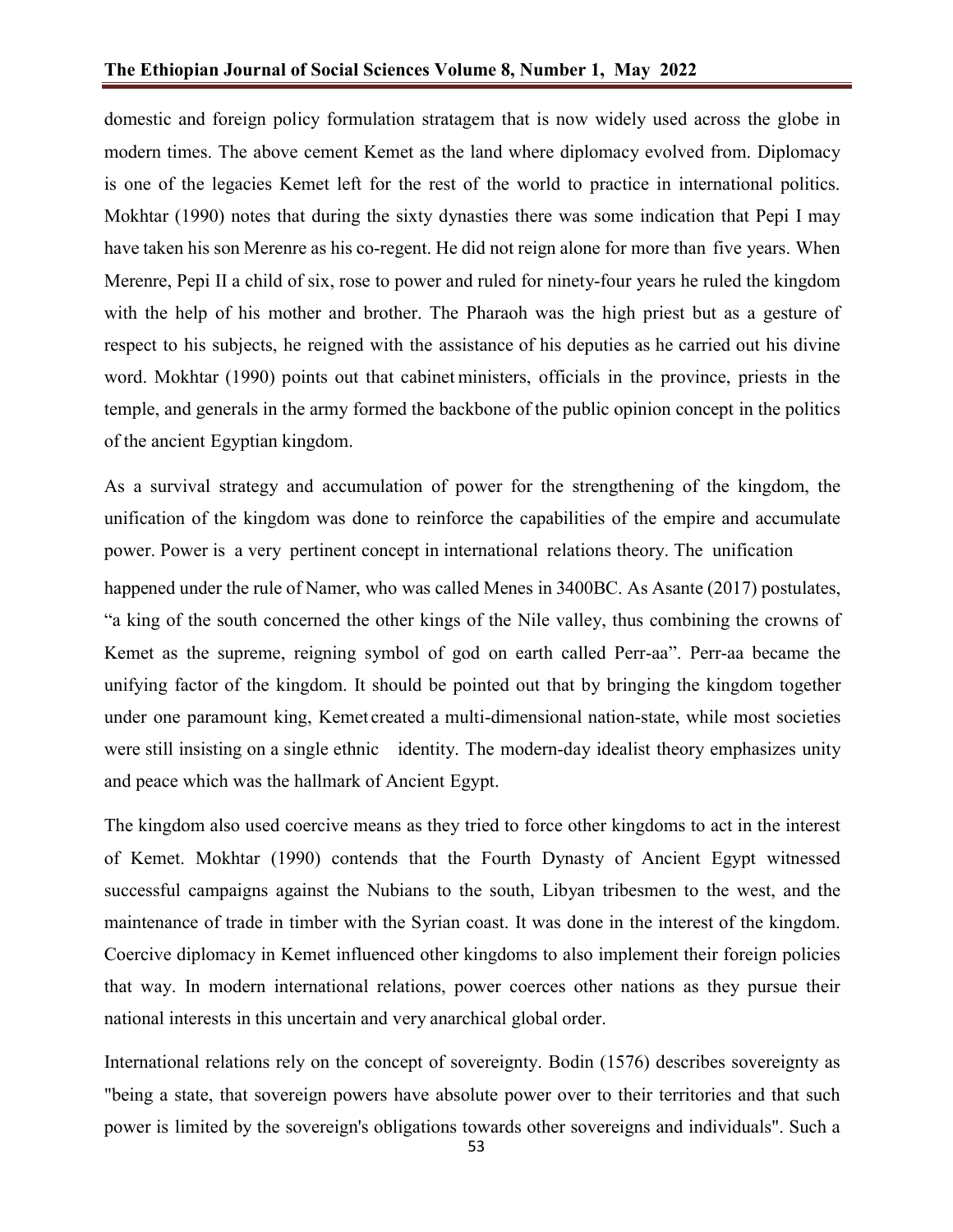foundation of sovereignty warrants is indicated by a sovereign's obligation to other sovereigns, interdependence, and dependency. This arrangement is reflected throughout the ancient Kemet. The king was the sovereign ruler, in Ancient Egypt, responsible for national security, and the accolades concerning military victories were his as the military leader. Pharaohs, like their opponents, hired Greek mercenaries recruited by cosmopolitan adventures. As Nasu (2011) points out "the traditional view of security is defined in military terms, with the primary focus on state protection from threats to national interests". The aforementioned is a great reflection of the interdependence between Kemet and Greece. The fallacy that sovereignty comes with the signing of the Treaty of Westphalia and that sovereignty is a Western political concept must be exposed.

Egyptian political thought influenced the contemporary global political and economic structure which debunks the misconception that international relations theories and concepts are western phenomena. The concept of sovereignty supposedly originated with the Peace of Westphalia in 1648 when governments ceased to support co-religionists in conflict with their states. Shillington (2007) points out that Egypt was a major world power backed by a standing army. The king established an empire and extended his rule by conquest into Palestine and Syria in the northeast and into Nubia.

From the above, it is crystal clear that Africa is the original home of international relations theory and concepts. Salvador (2010) noticed that before the age of European expansion to other continents and Portuguese circumnavigation of Africa Renaissance Italy had already become a common and frequent destination for scores of Ethiopian monks and dignitaries. These purveyors of the Ethiopian age of exploration approached European monks and dignitaries as active agents of transcontinental discovery interested in learning more about a region they regarded as the ultimate center of organized Christianity. It is undeniable that the world is a beneficiary of the great ideas developed by the ancient residents of Africa. This contribution to African international relations thought is enormous. Egypt invented all its scientific thoughts for the fulfillment of the national interest, thusthe long-term survival of Kemet. Historical facts like this ought not to be ignored as much as they run counter to ideas of African and black inferiority that have quite unfairly represented legal epistemology for much of the modern period.

#### **The opacities of Euro-centric international relations theory narrative**

Ancient Africa exhibited various disciplines of international relations which European scholars choose to ignore. Often, the history and development of international relations are attributed to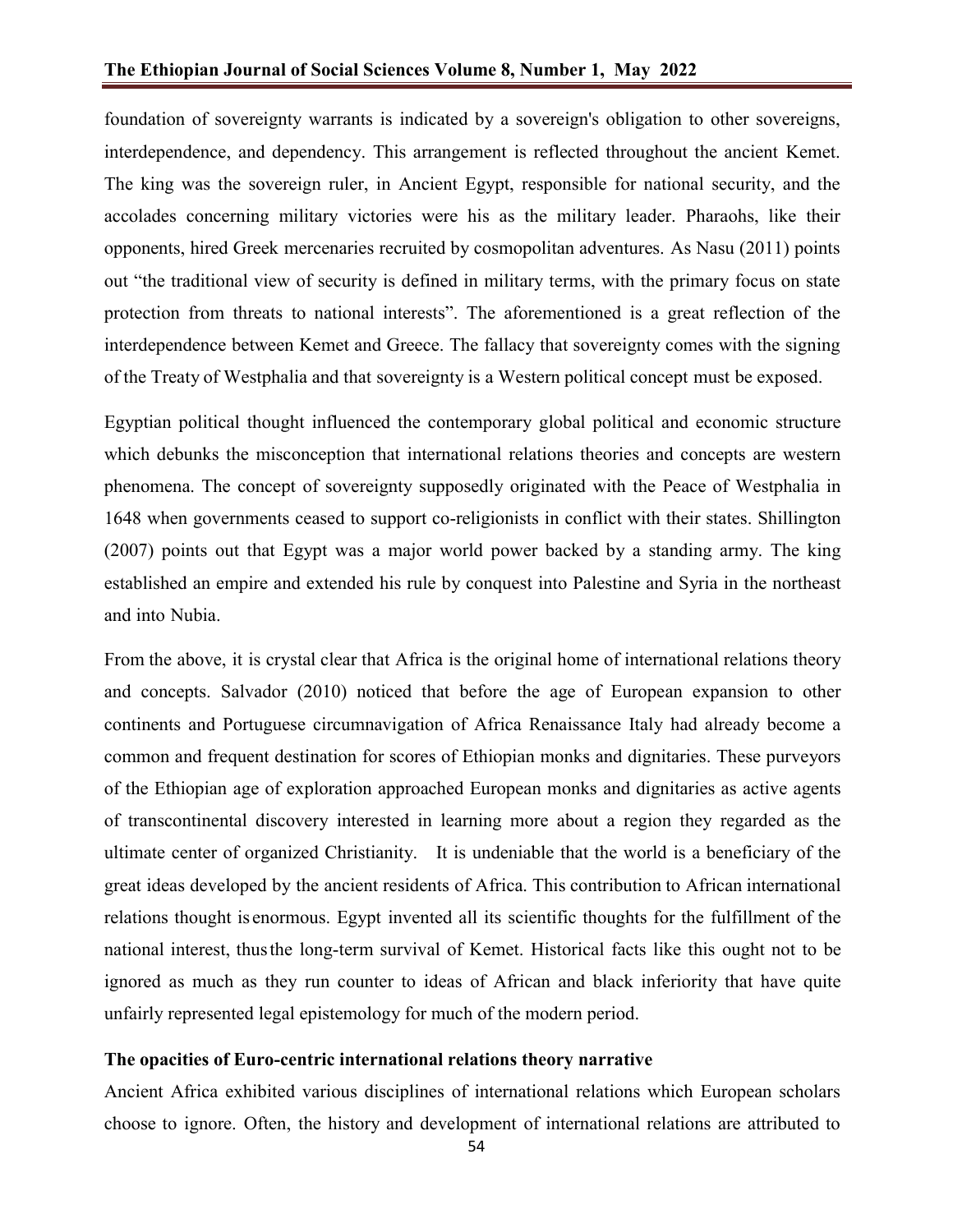Europeans as the ones who imported it to Africa, Asia, and America through colonialism and Western standards of civilization. Achebe echoed that "there is that great proverb, that until the lions have their historians, the history of the hunt will always glorify the hunter". He was right because Africa's knowledge written by a non-African is deliberately distorted to suit the interests of the author.

The moral basis of imperialism and exploitation over the years has promoted a sophisticated form of the systematic destruction of African civilization. As Ali Mazrui (1980) argues, "a people denied history is a people denied dignity". Civilization is often attributed to a monopoly of Western thought. Similarly, the origin or evolution of international relations theory is perceived as a monopoly of European thought. This study emphasizes the need to dignify Africans as the owners of international relations theory. The Euro-centric dominion in international relations theory which accredits itself as the foundation of international relations does not stand up to serious critical inquiry. Africans initiated and contributed to international relations way before the Westphalia narrative of 1648. The Egyptians, the ancient kingdom of Ghana, Nubia, Mali, and Sudanplayed a significant role in initiating the disciplines which were later exported to Europe and the rest of the world. This paper paid crucial attention to the developments in antiquity and specifically the Egyptian scenario. There is an African narrative to the development of international relations theory which Euro-centric scholars choose to ignore.

The perception that Africans made little or no contribution to the development of international relations is unfortunately prejudiced against Africans. This suggests that there is a gap in the existing literature, especially in the area of conceptualization in the history and development of international relations. Dunn (2000) points out that "the Western media continue to employ a "hearts of darkness style rhetoric to paint an image of an incomprehensive land filled with natural

and manmade disaster, beyond Western reason or control. Africa's contributions to international relations have been systematically destroyed by European scholars. Josiah Rougies in a column in the African Movement Magazine (2018) observed that "the attempt to destroy African civilization involved the most sustained and widespread co-operation between the European military, economic, religious and scientific thinkers". This was done to deny Africans their outstanding achievements as the cradle of civilization and the land where international relations theory evolved.

Throughout the history of international relations and international politics, the non-European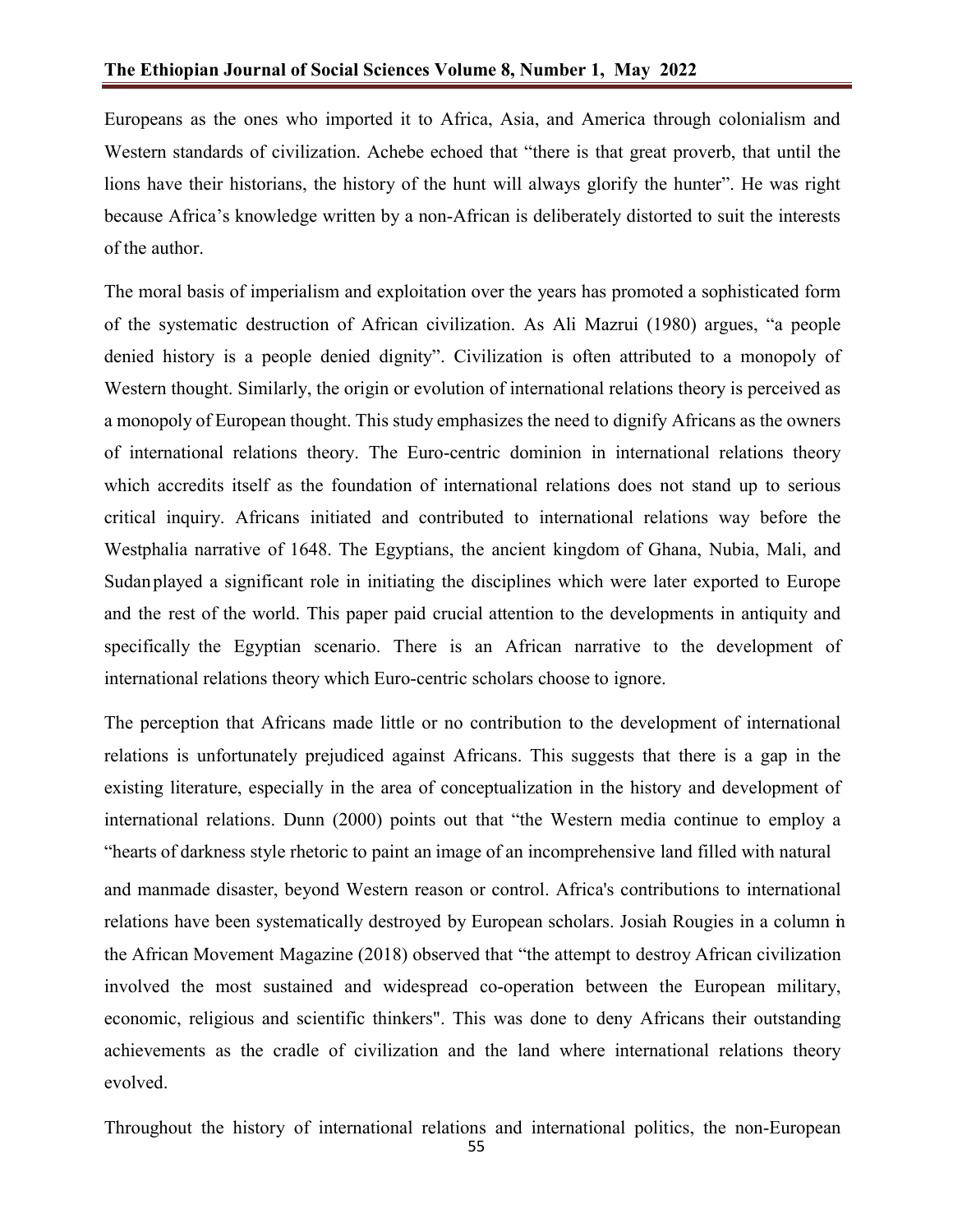world has been neglected through the fabrication of Euro-centric texts. Ofonagora (1980) argues that "the Afro-Euro relations since the  $15<sup>th</sup>$  century have been colored by European dominance and characterized by the mythologies of African inferiority". Consequently, many European scholars often ignore the African contribution to international relations. This was an attempt to justify the Western centered hegemony of world affairs.

There were lots of inter-group affairs in sub-Sahara Africa and antediluvian Egypt. One has to consider the forms of inter-group relations in sub-Sahara Africa to appreciate the deviance from the state-centric standpoint of international relations. The Berlin conference of 1884 to 1885 which portioned Africa destroyed these inter-groups. For example, the precolonial state of Hausa was divided between Nigeria and Niger, the Yoruba people were divided between Nigeria, Togo, and Benin, and the Fulani between Cameroon and Nigeria. Intellectual imperialism is groundless affinity if the intelligentsia flouts alternative theories, viewpoints, and methodologies. The transition from an unproductive ethnocentric standpoint to an objective paradigm in the disciplines of history, international relations, and art history is evident only with the emergence

of African history as a field of historical inquiry after World War II. This was an attempt to intellectually decolonize Africa.

### Awolowo (1977) writes:

the writing of the African past through the Eurocentric and colonialist lenses in form of Euro traders, missionaries, travelers, and adventures did harm Africa to the extent that even the African nature and features are named after European and some do not carry indigenous names as if they only come into existence with the coming of the Europeans, for example, the Vaal River and the Drakensberg in Mountains in South Africa and Victoria Falls in Zimbabwe.

This reflects how the history and development of international relations in Africa were doctored to suit European interests. The main hypothesis of this paper is that civilization started in Africa and that Africa is the pinnacle of the development of the international relations theory. There are prejudiced misconceptions in the international relations circles towards Africa. The conspiracy theory that has marginalized the continent in world politics is that the continent has no meaningful politics but only humanitarian disasters.

Major theories perceive Africa and the third world as peripheral in their systemic analysis of the international system. Waltz (1979) stated that "it would be ridiculous to construct a theory of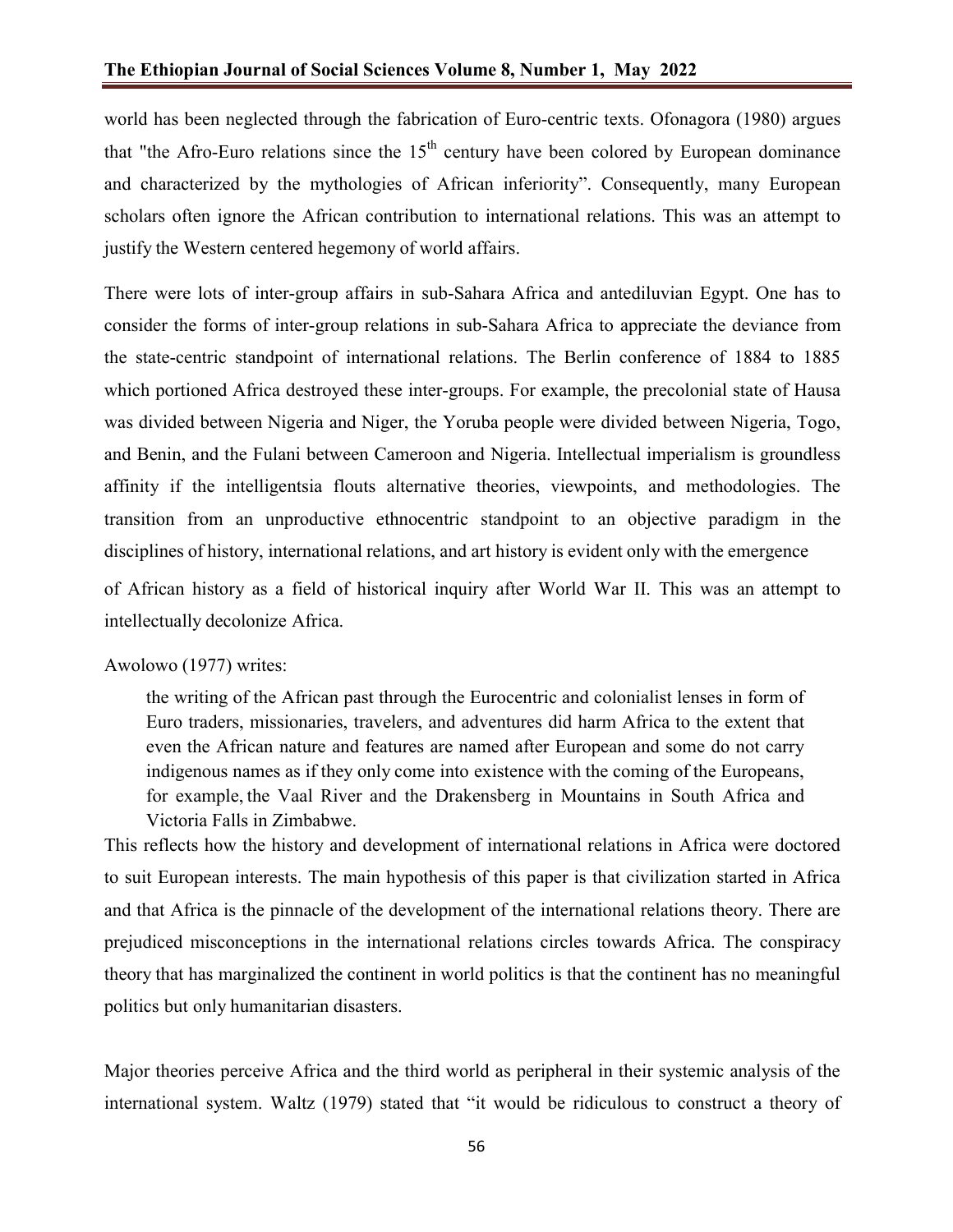international relations politics on Malaysia and Costa Rica, general theories of international relations is necessarily based on the great powers". Morgenthau (1973) in his *Politics Amongst Nations* asserted that "Africa did not have a history before the Second World War, it was a political space". Neo-realism authorship ignores Africa's analysis of international relations. Neo-liberalism perceives Africa as a continent with a hegemonic power and for that reason, it focused the international relations narrative on great powers. According to Dunn (2000), neo- liberalism's marginalization is based on the view that Africa suffers the whims of the stronger global players. Dickson (1997) notes that neoliberalism only paid attention to Africa when it was motivated by the development theories which aimed at reproducing Western economic, political, and cultural ideals.

At first glance, structuralist theories such as Marxism, dependency, and world system approaches seem to force their gaze on Africa. A closer analysis shows that much of their literature uses African examples to illustrate the exploitative hierarchical nature of the existing world system. It should be noted that the structuralists have been responsible for exposing the historical specificities and exploitative hierarchical nature of the existing world system.

Several pieces of literature trace the evolution of international relations based on the sovereignty states to the Peace of Westphalia of 1648 as a stepping stone to the modern-day state system. Contrary to popular belief, Westphalia still embodied a layered system of sovereignty, especially with the Roman Empire. There is also the treaty of Utrecht of 1713 which is thought to reflect an emerging norm that sovereignty had no internal equal within a defined territory and no external superiors as the ultimate authority within the territory's sovereignty borders even before the French Revolution which is believed to have added the new idea that not the princes or the oligarchy but the citizenry of a state, defined as the nation, should be defined as sovereign. The aforementioned statement lacks explanatory vigor. Ancient Egypt is the first nation on earth with a well-structured government, a structure that influenced the structure of modern governments. Shillington (2007) states that the day-to-day business of government was carried out by a huge bureaucracy of welleducated civil servants the most important of whom were scribes and tax collectors. The kingdom was divided into forty local districts each overseen by a governor appointed by the Pharaoh. Kemet was a highly centralized system of government that the king and his chief ministers controlled. Consequently, Kemet was the proponent of a highly centralized system of government centuries before the Westphalia narrative.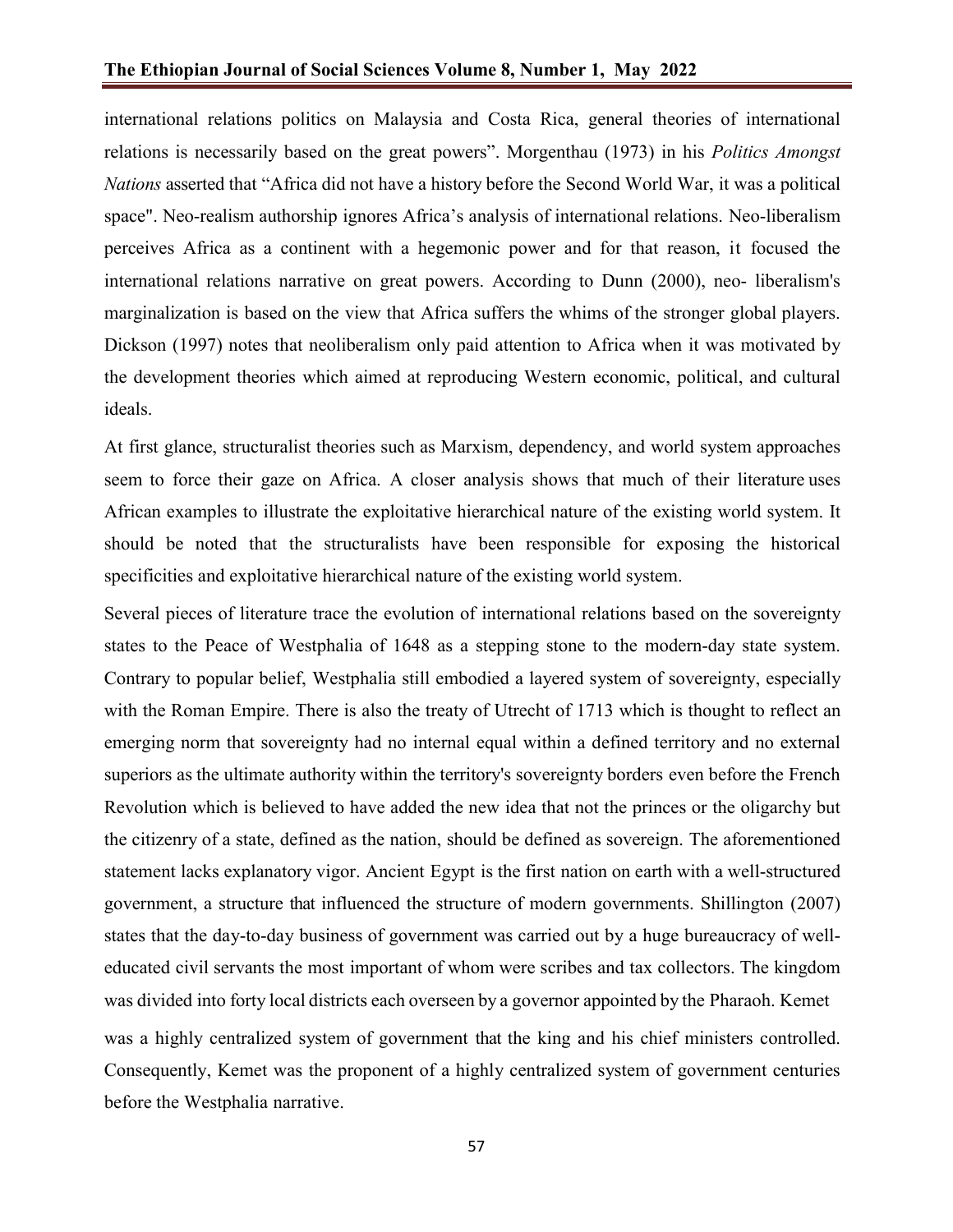The Euro-centric narrative of the development of international relations is that the Westphalian narrative is the main significant point of departure in tracing international relations theory. Lubasz (1964) notes that "the process of the development in Europe was the wider and deeper process of transformation that also witnessed the birth of modern science, technology, modern Christianity and Protestantism". The narrative above is a deprivation of Kemet's rightful position as the home of the first civilization. As far as Euro-centric scholars are concerned, international relations and the modern state system came into its existence with the signing of the Treaty of Westphalia in 1648. The treaty ended a series of devastating thirty-year wars and purportedly marked the notion of sovereignty. This also led to political integration and linguistic homogenization. It should be noted that the same trajectory did not apply to Africa. The attempt to explain African phenomena by using essentially European models is inadequate. African states did not emerge as a result of a long period of social, economic, political, scientific and religious development. It is a colonial imposition created to serve Western interests, not African interests. Thus, the models of international relations used to conceptualize international relations since 1648 are mostly irrelevant to Africa. The African historical experience is the best suitable narrative to explain international relations. This can only be the home of the first civilization which is Kemet.

In ancient Africa and pre-colonial Africa, the political system embodied a full range of governance practices. Potholom (1976) laments the fact that in pre-colonial Africa monarchy, democracy, dictatorship, and theocracy co-existed though within a relatively small geographical area, often undersimilar social-economic conditions. A closer analysis shows that Africa was not a dark continent as most Western-centric scholars assume. Majubane (1999) writes that "Hegel in his *Introductionto the Philosophy of History* states that "Africa is not the historical part of the world. It has no movement or development to exhibit, Europe is the absolute end of history and Asia the beginning". It is clear that Asia's part of history is connected to Africa, Kemet to be precise. It is Asia and Greek philosophers who came to Egypt to study and transferred the Kemet civilization to Asia and Europe. European civilization is the deprivation of African achievement. As Roper (1963) echoes these sentiments by saying:

There is only the history of Europeans in Africa, the rest is darkness, and darkness is not a subject of history. I do not deny that men existed in the dark countries and dark centuries nor that they had a political culture and life to sociologists and anthropologists.

From a pan-Africanist perspective, Trevor Roper's implicit exclusion of the Nile is part of a long-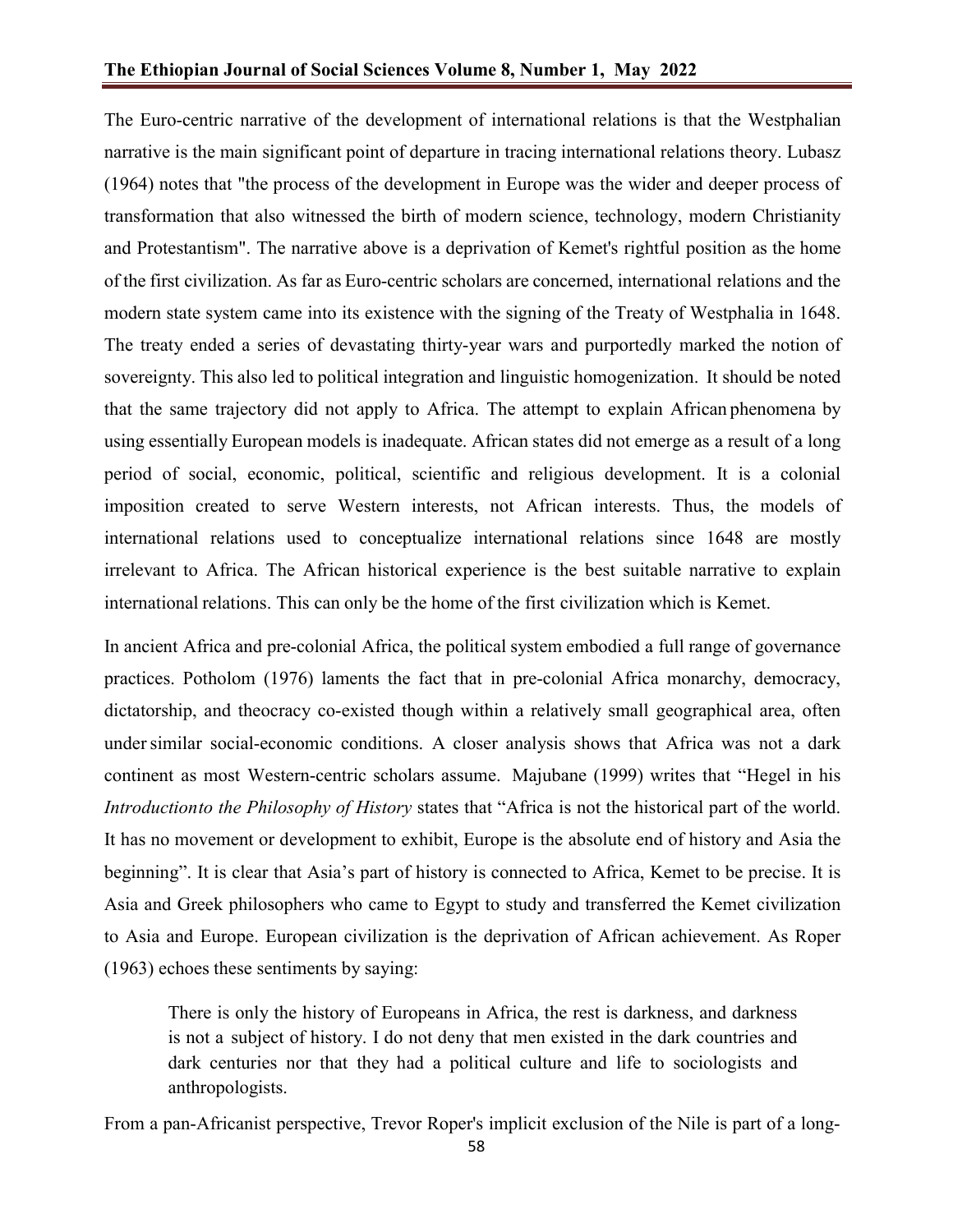entrenched European common attitude.

Trevor Roper's argument was a twinkling of superciliousness that swiftly developed into a disreputable assertion of African history. Appiah (1998) notes that Trevor Roper's argument was not as he insisted immediately, that nothing had happened in Africa. It was (to use in old distinction) African history as the discipline, not the going in the ''res gestae'' of the African past. Admitting that there was a political culture in the so-called Dark Continent, Trevor Roper convoluted himself. It should be pointed out that the same political culture which Trevor Roper ignorantly admitted to exiting is the one that influenced the centralized political system of governance across the globe. As a result, if Africa is the first civilization, then the evolution of international relations should be traced to Africa.

There are far more Egyptian records that are much older than the European records. The fact that sociologists and anthropologists came to Africa from various parts of the world to learn about African political, social, and economic life is in itself a legacy for the African continent. Herodotus, the so-called father of history traveled to Africa. He was provided with the evidence that there was a vast quantity of Egyptian records many of them even older than any European records. Africa is not a concept but a foretaste of the infinite. The Euro-centric scholars who considered the interaction of cities in ancient Greece as the first full-fledged international system lacked authentic facts in their arguments. Buzan and Richard (2000), for example, consider the interaction of ancient Sumerian city-states in 3,500 BC as a fully-fledged international system. The interaction of cities alone cannot fully explain the emergence of international relations theory. One would expect cities to interact because they do not live in isolation. Greek scholars traveled to Egypt to learn, but Buzan and Little (2000) chose to ignore that. It is Greece and those cities they interacted with which are the beneficiaries of Kemet's mighty civilization and international relations thought.

# **Conclusion**

Africa is the home of international relations theory since antiquity. In the contemporary international relations discussions, it is not only difficult but impossible for one to ignore Africa's contribution to the development of international relations theory. Odutan (2015) illustrated that the age of enlightenment in Europe can only be credited to Africa. The human capital and labor that Europeans acquired during the Atlantic Slave Trade were essential in promoting the agrarian revolution in America and Europe. The development of agrarian capitalism in England, with those involved in agriculture divided into landowners, capitalist tenant farmers, and laborers, saw the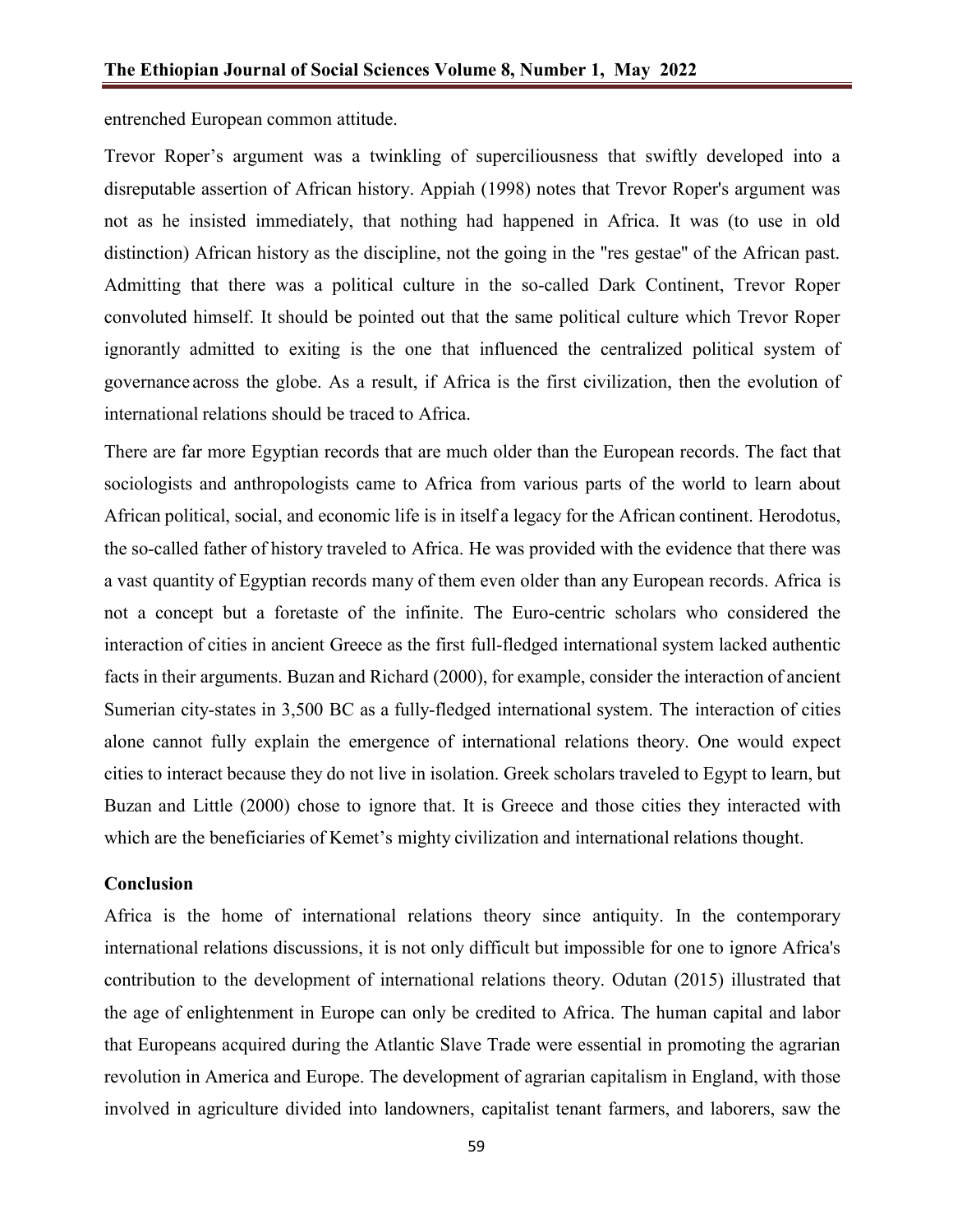development of better farm management and more efficiency in using the workforce. Colonialism played a significant role in the industrial revolution in Europe, African natural resources were electrified and helped the process of the industrial revolution in Europe. Therefore, the developments in Europe and USA should be accredited to Africa. Africa is the mirror where European sees themselves through. Africa has been and is always a major place in the development of international relations theory. Africa is black regardless of where you live. African individuals crucially shaped, American politics. Malcolm X, a civil rights activist in America in the 1960s, Marcus Garvey, Kwame Nkrumah, Leopold Sengor, Du Bois, W. Sylvester with their Pan Africanism Ideology, Julius Mwalimu Kambaraji Nyerere with his African Socialism (Ujamaa), Nelson Mandela with his reconciliation and peace ideas and many others, all played a critical role in repositioning Africa in the International Relations theory modern discussions. One cannot make a discussion in international relations without referring to the political thoughts of the above-mentioned. The formation of the African Union block of fifty-five sovereign countries, a continent of over one billion people, is paramount to the development of the contemporary international relations theory.The current international political dynamics point to the importance of Africa as every country in Asia and Europe is now in the business of summoning Africa to summits. Examples of these summits are the Sino-Africa summit, the India-Africa summit, Japan-Africa Summit, Russia-Africa Summit, and France-Africa Summit. These summits are not benefiting Africa but the conveners' national interests. However, the competition for association with Africa is a reflection of Africa's importance in the international system. It should be noted that Africa has contributed to the development of international relations theory since antiquity.

### **References**

Raithwaite, J. (2001). Global Business Regulation, Cambridge University Press,

Awolowo, O. (1977). The Problems of Africa: The need for ideological reappraisal. Macmillan**.**

- Anta Diop, C. (1974). The African Origin of Civilisation, Myth, and Reality, Lawrence Hill and
- The company, New York, West Port, USA Asante KM (2009).Afrocentricity, <http://www.gesafrica.org/wp-> [content/uploads/2016/02/Afrocentricity.pdf \(](http://www.gesafrica.org/wp-content/uploads/2016/02/Afrocentricity.pdf)Accessed 19 November 2020)
- Asante, K .M. (2015). The History of Africa: The Quest for Eternal Harmony, 2<sup>nd</sup> ed, Routledge,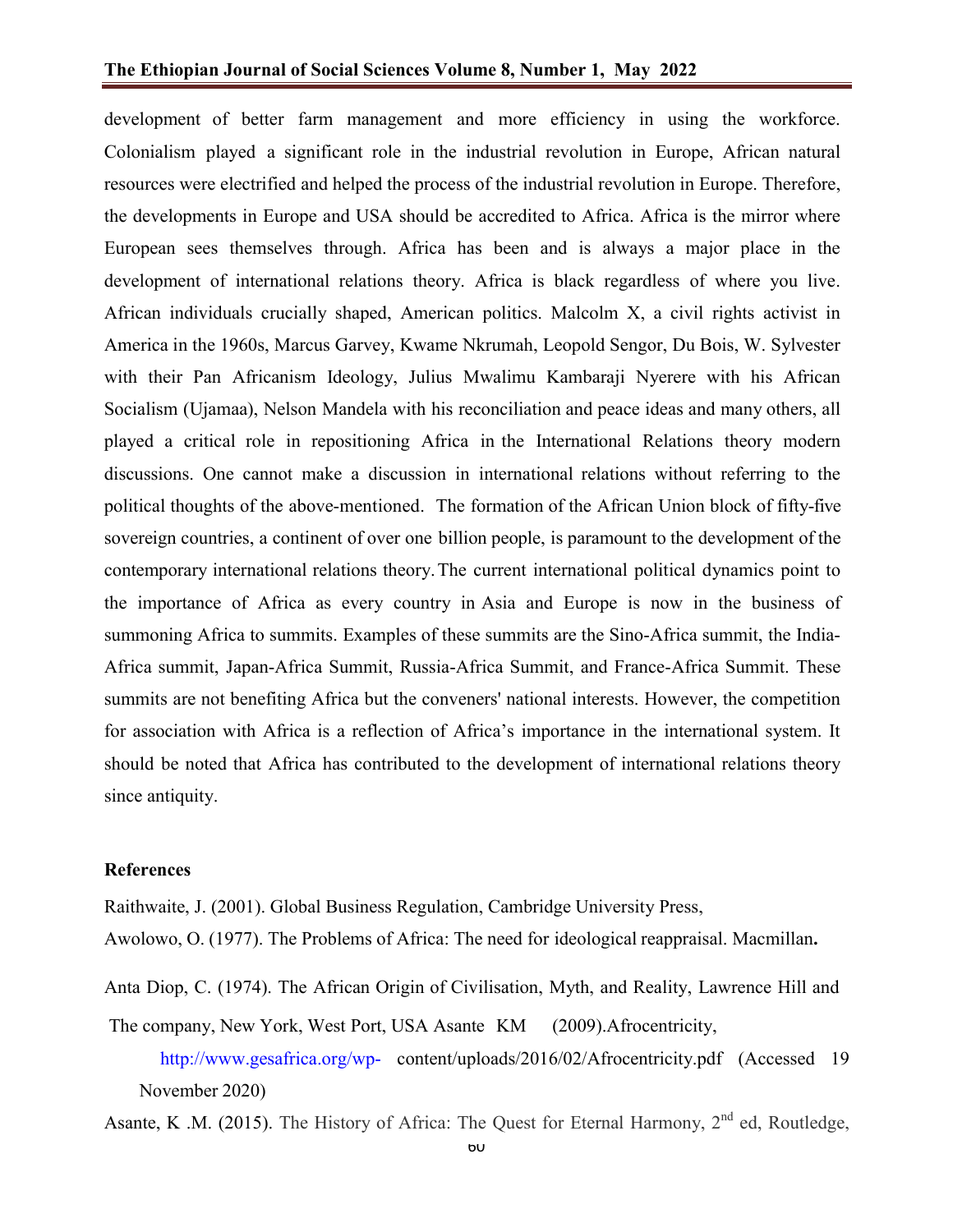New York, USA

- Asante K. M. (2007). The History of Africa, the Quest for Eternal Harmony, 1st, Routledge, New York, USA
- Asante, M.K (1990). Kemet, Afrocentricity, and Knowledge, Trenton, NJ, Africa World Press
- Asante, M. K. (1988). Afrocentricity, Trenton, NJ, Africa World Press
- Black history World Press938 (2017). Ancient Kemet and Ancient Africa Concepts and Key dates, https;// blackhistory938.worldpress.com/2017/06/13/ancient-kemet-and ancient Africa/ (Accessed 25/03/2019)
- Bodin, J., & Jean, B. (1992). Bodin: On Sovereignty. Cambridge University Press.

Buzan, B. & Richard, L.(2000). *International Systems in World History: Remaking the*

*Study of International Relations,* 327 (091), Oxford University Press.

Chang'ach, J. K. (2018). A historical Trajectory of the Economic Transformation of the Southern

Keiyo Community in Kenya. *Global Journal of Social Sciences Studies*, *4*(2), 52-69.

- Chigora, P. (2008). Acting in the Name of National Interest: The Survival Strategy of Zimbabwe in International Intervention in Mozambique and Democratic Republic of Congo (DRC). *Journal of Sustainable Development in Africa*, 10(2), 630-652.
- Chigora, P. (2006). On Crossroads: Reflections on Zimbabwe's Relations with Britain at the New Millennium. Alternatives. *Turkish journal of international relations* 5(3), 61-76.
- Dieng, A. (2010). In his foreword to J.I Levitt, Africa: Mapping New Boundaries in International Law, Portland, Oregon, Hart.
- Diop, C.A. (1974). The African Origin of Civilization Myth or Reality, Mercer Cook, ed, Lawrence Hill Books (1974)
- Dhliwayo KD (2015) What Africans Contributed to Scientific and Technological Thought?

Dunn, K. C., & Shaw, T. M. (2001). African Challenges to International Relations Theory, Palgrave,

and London, UK

- Fade, J, D., & Tordoff (2002). A History of Africa 4<sup>th</sup> edition, Routledge, New York, USA
- Fuglestad, F. (1992). The Trevor-Roper trap or the imperialism of history. An essay. *History in*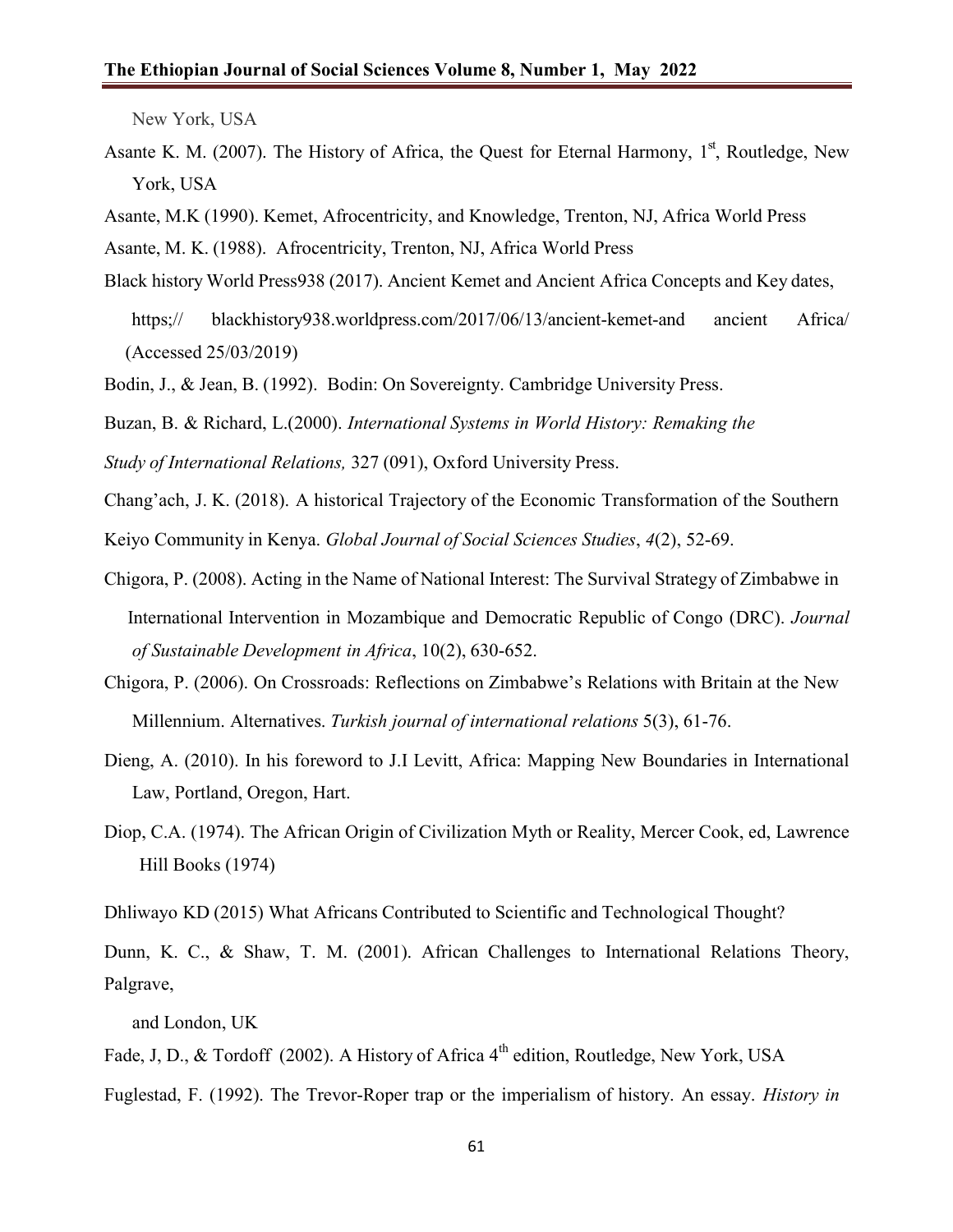*Africa*, 19, 309-326.

- Keohane, R O., & Nye J.S. (2008). Power and Interdependence in the Information Age, Foreign Aff. 77: 81.
- Appiah, K.A. (2017). Cosmopolitanisms. NYU Press.
- Lubasz, H. (1964). The Development of the Modern State, Macmillan, ASIN: B005NQCGUI
- Levitt, J. (2010) ed, Africa, Mapping New Boundaries in International Law, Oxford, and Portland, Hart Publishing
- Lloyd S.A. (2012). Hobbes Today, Insights for the  $21<sup>st</sup>$  Century, Cambridge University Press

Mazrui, A. A. (1980). The African Condition, Cambridge University Press, UK

Mancini, A. (2004). Maat Revealed, Philosophy of Justice in Ancient Egypt, US Bueno's books

Mazama, A. (2001). Afrocentric Paradigm. *Contours and Definitions,* 31( 4) , 387- 405.https://doi.org/10.1177/002193470103100401 (Accessed 19 November 2001)

Mokhtar, G. (1990). (ed) General History of Africa Vol 2 University of California Press, Chapter

Morgenthau, H.J. (1951). In Defense of the National Interest (New York. cf*. Morgenthau, Dilemmas*

 *of Politics*, 1958, 80-1.

Morgenthau, H (1973) Politics Among Nations: The Struggle for Peace and Power. New York: Knoph.

Nye, J. S. (2004). Soft Power: The Means to Success in World Politics*.* New York: Public Affairs

Nye, J. S. (2011). The Future of Power. New York: Public Affairs

Ofonagoro, W. I. (1980). The Opening up of Southern Nigeria to British trade, and its

- consequences: Economic and Social History, 1881-1h916. University Microfilms.
	- Orakhaelashvili, A. (2006). The Idea of European International Law, vol 17, European Journal of International Law, P316
- Owens, J. (2016). Ancient Egypt: A Brief History,
- [www.google.com/amp/s/amp.livescience.com/55578-egyptian-civilisation.html?espy=1](http://www.google.com/amp/s/amp.livescience.com/55578-egyptian-civilisation.html?espy=1) (Accessed 25 March 2019)
- Shaw, M. N. (1997). International Law,  $4<sup>th</sup>$  ed, Cambridge University Press, UK